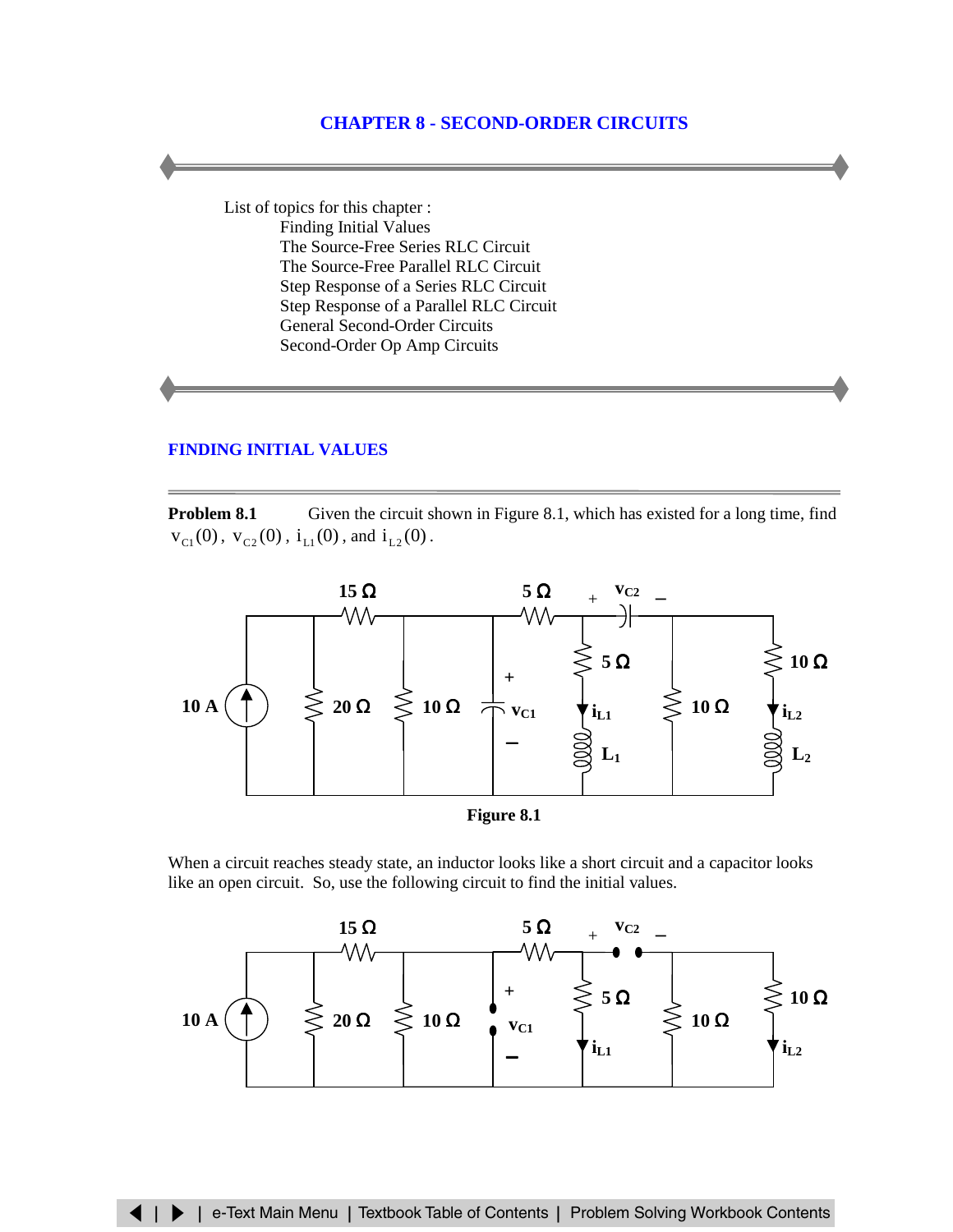<span id="page-1-0"></span>Use source transformations to simplify the circuit.



Now, it is evident that

$$
v_{C1}(0) = v_1
$$
  
\n
$$
i_{L1}(0) = \frac{v_2}{5}
$$
  
\n
$$
v_{C2}(0) = v_2 - v_3
$$
  
\n
$$
i_{L2}(0) = \frac{v_3}{10}
$$

Use nodal analysis to find  $v_1$ ,  $v_2$ , and  $v_3$ .

At node 1 : 
$$
\frac{v_1 - 44.44}{7.778} + \frac{v_1 - v_2}{5} = 0
$$

$$
5(v_1 - 44.44) + 7.778(v_1 - v_2) = 0
$$

$$
12.778v_1 - 7.778v_2 = 222.2
$$

At node 2 : 
$$
\frac{v_2 - v_1}{5} + \frac{v_2}{5} = 0
$$

$$
-v_1 + 2v_2 = 0
$$

$$
v_2 = \frac{v_1}{2}
$$

At node 3 : 
$$
\frac{v_3}{10} + \frac{v_3}{10} = 0
$$

$$
2v_3 = 0
$$

$$
v_3 = 0 \text{ volts}
$$

Substitute the equation from node 2 into the equation for node 1.

$$
12.778 v1 - 7.778 \frac{v1}{2} = 222.2
$$
  
8.889 v<sub>1</sub> = 222.2  
v<sub>1</sub> = 25 volts

Then,

$$
v_2 = \frac{v_1}{2} = \frac{25}{2} = 12.5
$$
 volts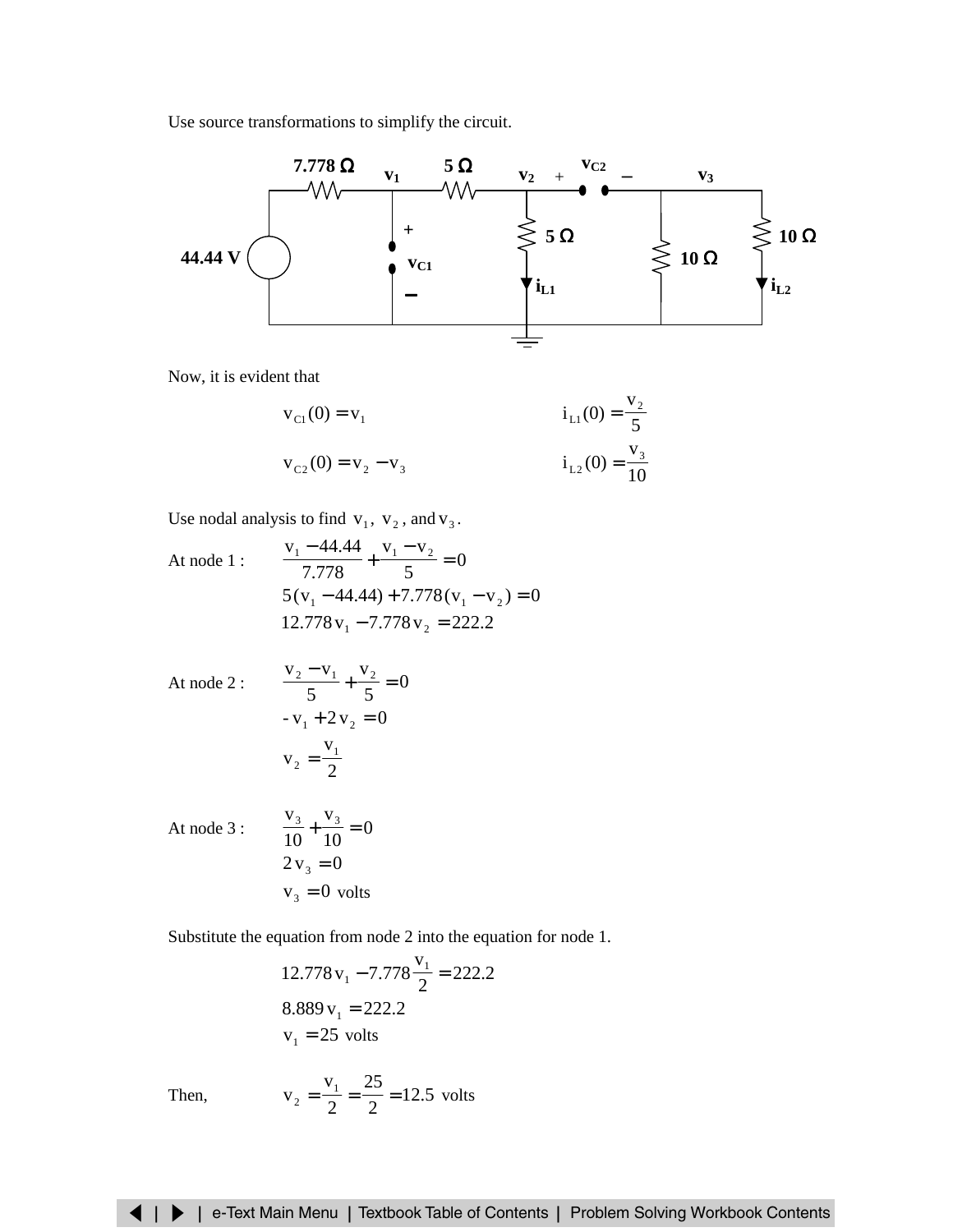<span id="page-2-0"></span>Therefore,

$$
v_{C1}(0) = 25 \text{ volts}
$$
  
\n $i_{L1}(0) = 2.5 \text{ amps}$   
\n $v_{C2}(0) = 12.5 \text{ volts}$   
\n $i_{L2}(0) = 0 \text{ amps}$ 

**Problem 8.2** Given the circuit shown in Figure 8.1, which has existed for a long time, find  $i_{\rm L}$  (0) and  $v_{\rm C}$  (0).



### **[THE SOURCE-FREE SERIES RLC CIRCUIT](#page-6-0)**

**Problem 8.3** Given the circuit in Figure 8.1, which has reached steady state before the switch closes, find  $i(t)$  for all  $t > 0$ .



Use KVL to write a loop equation for  $t > 0$ .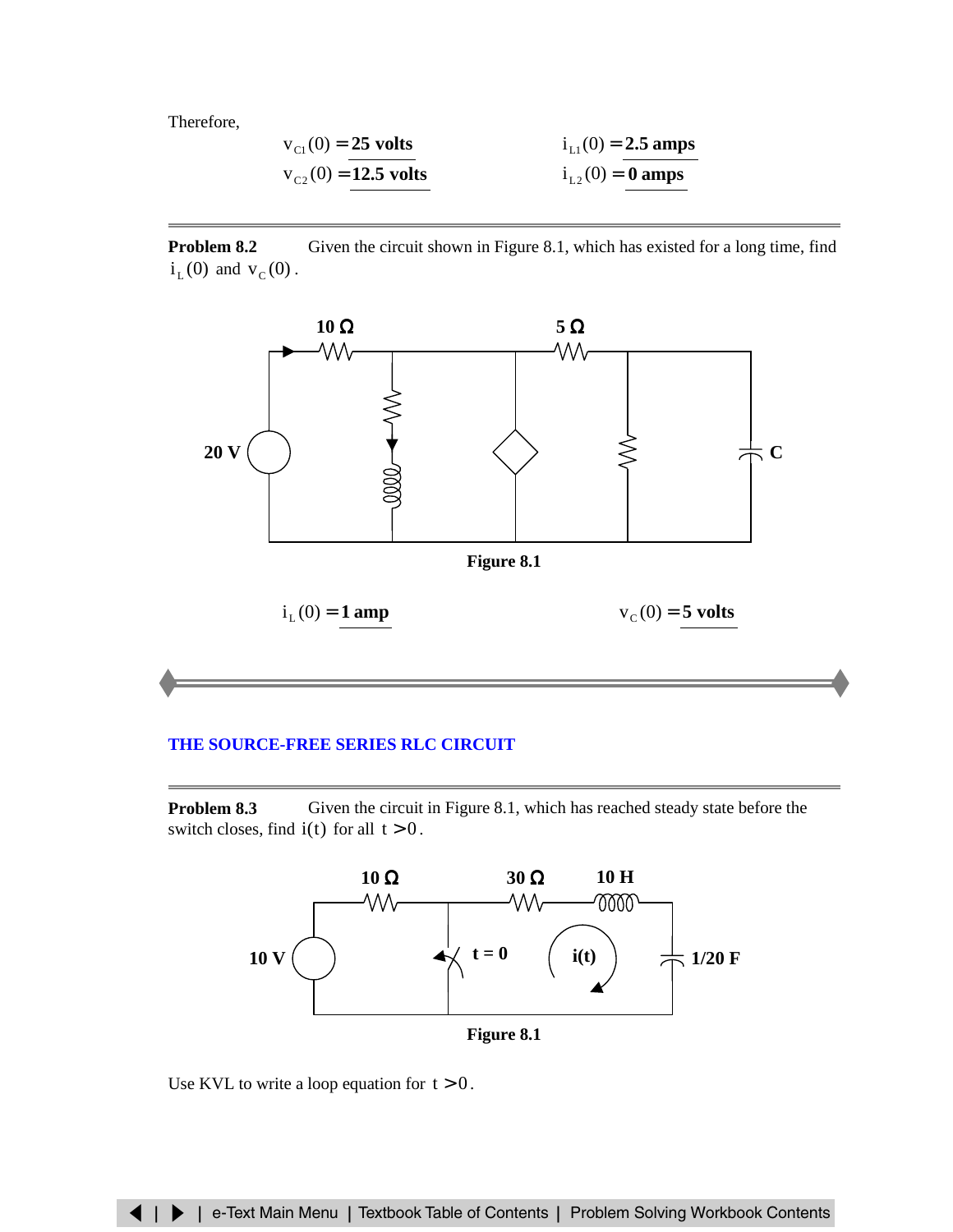$$
Ri(t) + L\frac{di(t)}{dt} + \frac{1}{C}\int i(t) dt = 0
$$

Multiply by  $1/L$  and differentiate with respect to time.

$$
\frac{R}{L}\frac{di(t)}{dt} + \frac{d^2i(t)}{dt^2} + \frac{1}{LC}i(t) = 0
$$

Rearranging the terms and inserting the values for R, L, and C,

$$
\frac{d^{2}i(t)}{dt^{2}} + 3\frac{di(t)}{dt} + 2i(t) = 0
$$

Assume a solution of  $Ae^{st}$ .

$$
s^{2}Ae^{st} + 3sAe^{st} + 2Ae^{st} = 0
$$
  
(s<sup>2</sup> + 3s + 2)Ae<sup>st</sup> = 0

Thus,

$$
(s+1)(s+2) = 0
$$

which gives real and unequal roots at  $s_1 = -1$  and  $s_2 = -2$ .

Hence,

$$
i(t) = A_1 e^{-t} + A_2 e^{-2t}
$$

At  $t = 0^+$ , the circuit is



So,

$$
i(0) = 0 = A_1 + A_2
$$
 or  $A_2 = -A_1$ 

Also,

and 
$$
v_L(0^+) = 10 \frac{di(0)}{dt} = -10
$$
 volts or  $\frac{di(0)}{dt} = -1$   
and  $\frac{di(0)}{dt} = -A_1 e^0 - 2A_2 e^0 = -A_1 - 2A_2$ 

So,

$$
-1 = -A_1 - 2A_2 = -A_1 + 2A_1 = A_1
$$

Hence,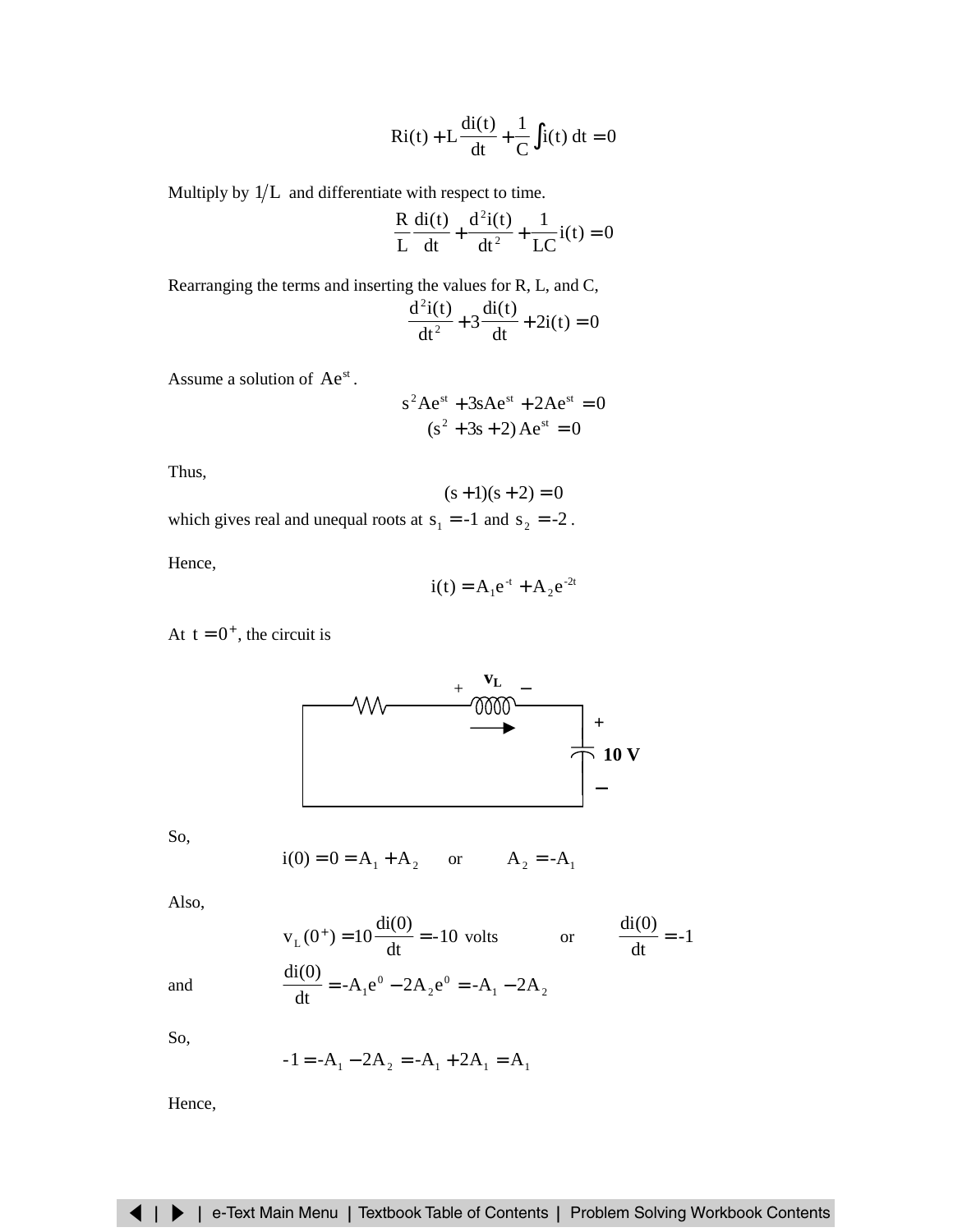$$
A_1 = -1 \qquad \text{and} \qquad A_2 = 1
$$

Therefore,

$$
i(t) = \left(-e^{-t} + e^{-2t}\right) \text{amps } \forall t > 0
$$

**Problem 8.4** Given the circuit in Figure 8.1, which has reached steady state before the switch closes, find  $i(t)$  for all  $t > 0$ .



At 
$$
t = 0^-
$$
,  
\n $i(0^-) = i(0^+) = 0$ amps and  $v_C(0^-) = v_C(0^+) = 10$  volts

For  $t > 0$ ,

$$
20i(t) + 10 \frac{di(t)}{dt} + \frac{1}{1/10} \int i(t) dt = 0
$$

Multiply by  $1/10$ , differentiate with respect to time, and rearrange the terms.

$$
\frac{d^{2}i(t)}{dt^{2}} + 2\frac{di(t)}{dt} + i(t) = 0
$$

Again, using a solution of  $Ae^{st}$ ,

$$
s^{2}Ae^{st} + 2sAe^{st} + Ae^{st} = 0
$$

$$
(s^{2} + 2s + 1)Ae^{st} = 0
$$

Thus,

$$
(s+1)^2=0
$$

which gives a real and repeated root at  $s_{1,2} = -1$ .

A repeated root gives the following solution,

$$
i(t) = A_1 e^{-t} + A_2 t e^{-t}
$$

At  $t = 0$ ,

$$
i(0) = 0 = A_1 e^0 + A_2(0) e^0 = A_1
$$
 or  $A_1 = 0$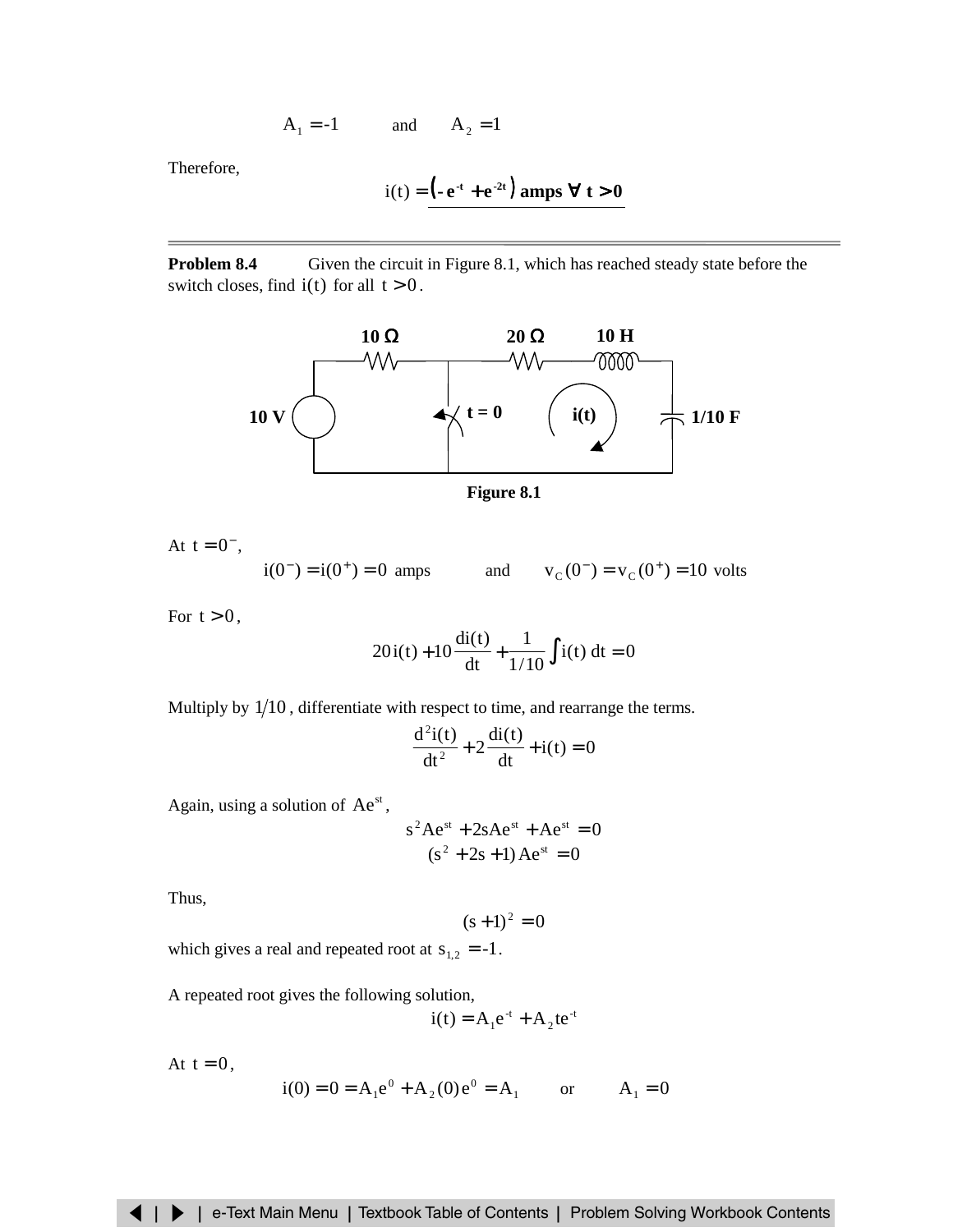Also,

and 
$$
v_L(0) = 10 \frac{di(0)}{dt} = -10
$$
 or  $\frac{di(0)}{dt} = -1$   
and  $\frac{di(0)}{dt} = 0 + A_2 e^0 - A_2(0) e^0 = A_2$ 

Hence,

$$
A_2 = -1
$$

Therefore,

$$
i(t) = (-te^{-t}) \text{amps } \forall t > 0
$$

**Problem 8.5** Given the circuit in Figure 8.1, which has reached steady state before the switch closes, find i(t) for all  $t > 0$ .



**Figure 8.1**

Writing a loop equation for  $t > 0$  gives,

$$
20i(t) + 10 \frac{di(t)}{dt} + \frac{1}{1/20} \int i(t) dt = 0
$$

Multiply by  $1/10$ , differentiate with respect to time, and rearrange the terms.

$$
\frac{d^2 i(t)}{dt^2} + 2 \frac{di(t)}{dt} + 2i(t) = 0
$$

Again, using a solution of  $Ae^{st}$ ,

$$
s^{2}Ae^{st} + 2sAe^{st} + 2Ae^{st} = 0
$$
  
(s<sup>2</sup> + 2s + 2) Ae<sup>st</sup> = 0

Thus,

$$
(s+1+j)(s+1-j) = 0
$$

which gives complex roots at  $s_{1,2} = -1 \pm j$ .

Hence, we have a solution

$$
i(t) = A_1 e^{(-1-j)t} + A_2 e^{(-1+j)t}
$$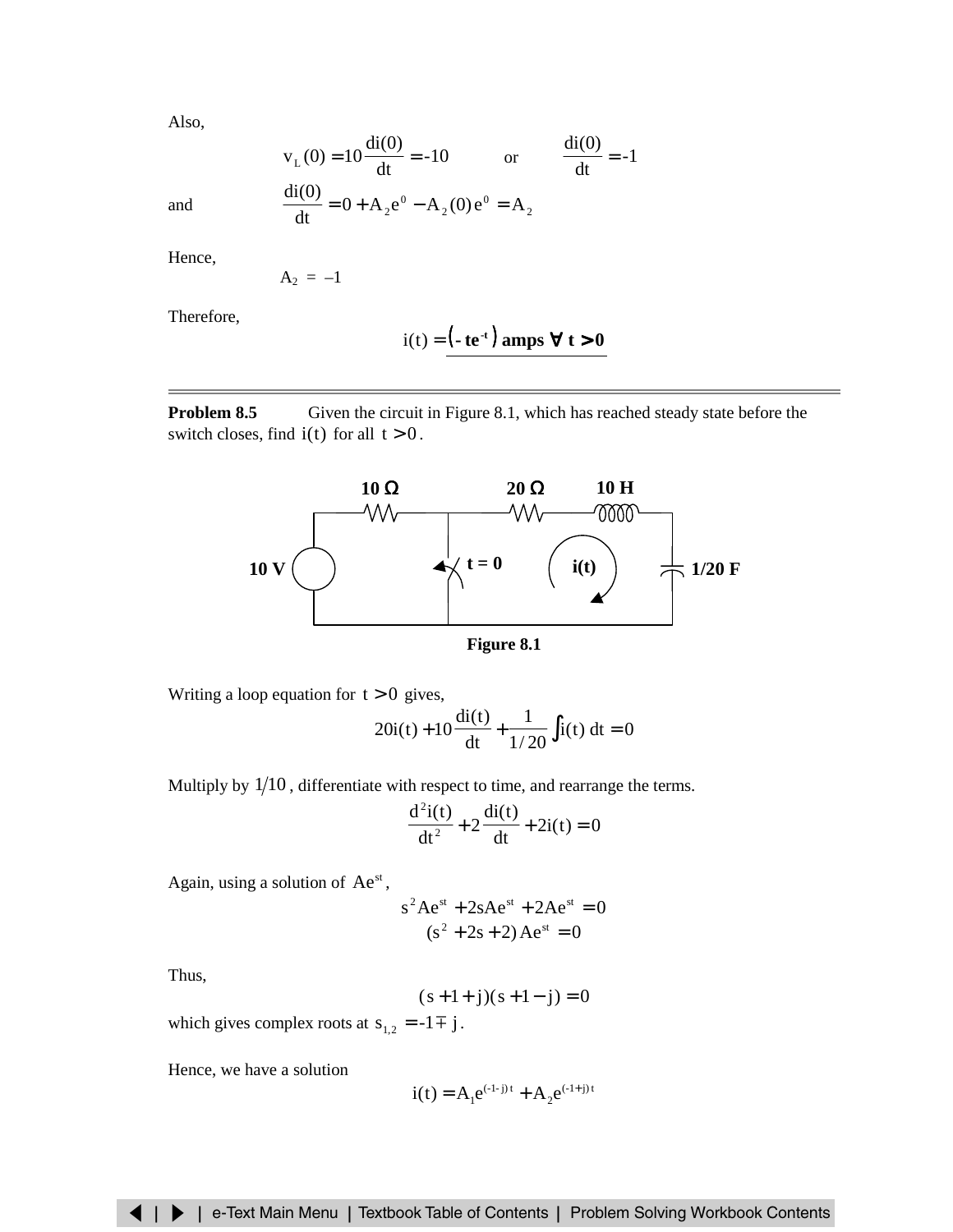<span id="page-6-0"></span>At 
$$
t = 0
$$
,  
\n $i(0) = 0 = A_1 e^0 + A_2 e^0 = A_1 + A_2$  or  $A_2 = -A_1$ 

Also,

$$
\frac{di(0)}{dt} = -1 = (-1 - j)A_1 e^0 + (-1 + j)A_2 e^0
$$

Using A<sub>2</sub> = -A<sub>1</sub>, we get  
\n-1 = (-1 - j) A<sub>1</sub> + (-1 + j)(-A<sub>1</sub>)  
\n-1 = (-1 - j + 1 - j) A<sub>1</sub> = -2j A<sub>1</sub>  
\nor A<sub>1</sub> = 
$$
\frac{1}{2j}
$$
 and A<sub>2</sub> =  $\frac{-1}{2j}$ 

Therefore,

$$
i(t) = \frac{1}{2j}e^{(-1-j)t} + \frac{-1}{2j}e^{(-1+j)t}
$$

$$
i(t) = -e^{-t}\left\{\frac{e^{jt} - e^{-jt}}{2j}\right\}
$$

$$
i(t) = (-e^{-t}\sin(t)) \text{ amps } \forall \text{ t > 0}
$$



## **[THE SOURCE-FREE PARALLEL RLC CIRCUIT](#page-13-0)**

**Problem 8.6** Given the circuit in Figure 8.1, find  $v_c(t)$  for all  $t > 0$ .



¾ **Carefully DEFINE the problem.** Each component is labeled, indicating the value and polarity. The problem is clear.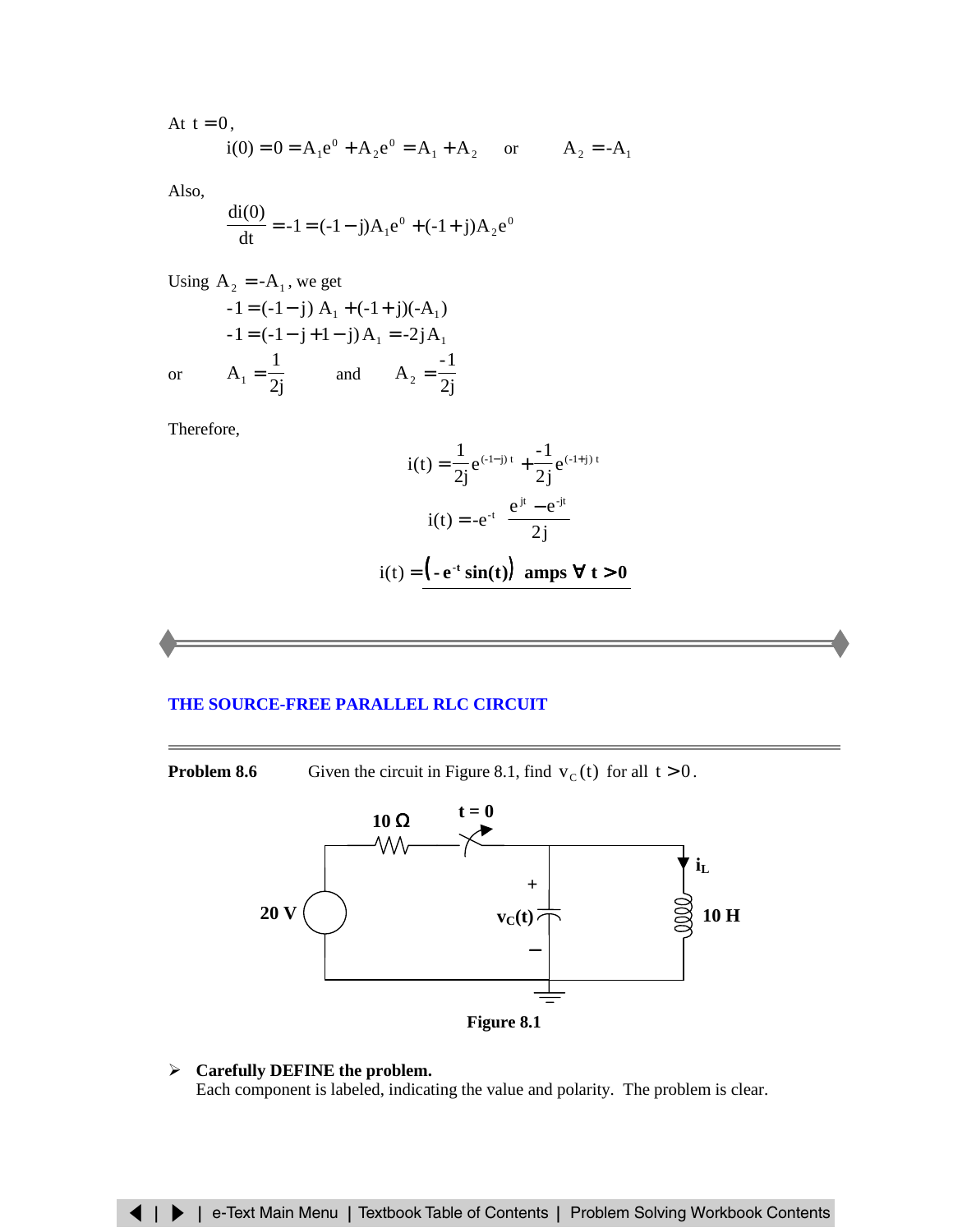## ¾ **PRESENT everything you know about the problem.**

The goal of the problem is to find  $v_c(t)$  for all  $t > 0$ .

There is a switch which opens at  $t = 0$ . So, there are two circuits. The first circuit, when the switch is closed, is used to find the initial values of the capacitor and inductor. Note that there is a dc source. At dc, a capacitor is an open circuit and an inductor is a short circuit. Thus, we have the following circuit.



Recall that the voltage of a capacitor cannot change instantaneously and the current through an inductor cannot change instantaneously.

 $v_C(0) = v_C(0^-) = v_C(0^+)$  and  $i_L(0) = i_L(0^-) = i_L(0^+)$ 

The second circuit, after the switch opens, is used to find the final solution.



#### ¾ **Establish a set of ALTERNATIVE solutions and determine the one that promises the greatest likelihood of success.**

The first circuit was simplified by applying the characteristics of capacitors and inductors with a dc source. Ohm's law should provide the answer you need when the circuit consists of a dc voltage source and a resistor.

For the second circuit, there is only one node or one loop. In this case, the use of KCL or KVL should provide the desired equation to find the solution to the problem. Because the components are in parallel, the voltage across each component is the same. So, use KCL to find the currents in terms of the voltage  $v<sub>c</sub>$ .

#### ¾ **ATTEMPT a problem solution.**

Begin by finding the initial values of the capacitor and inductor.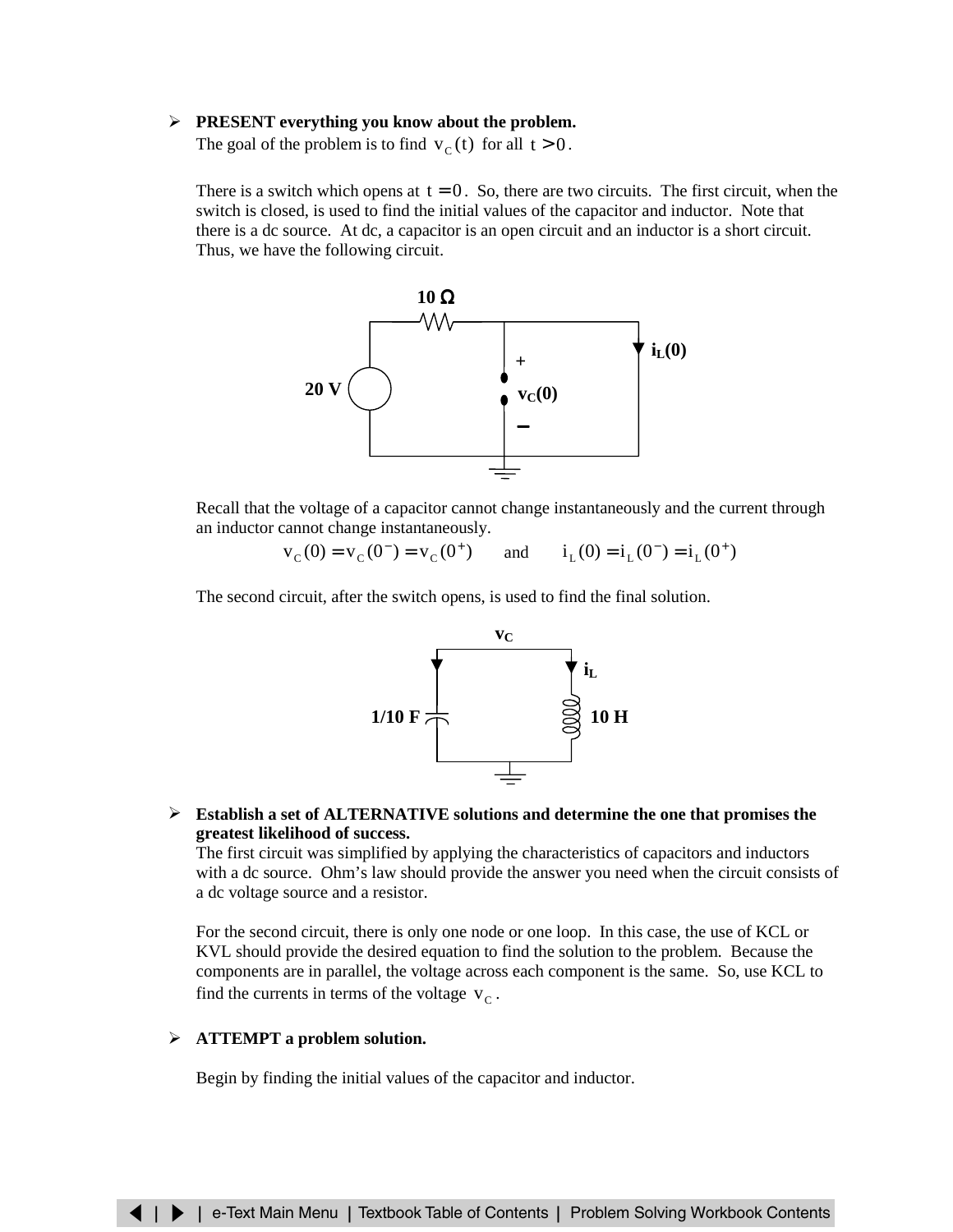At  $t = 0$ ,



It is evident from the circuit that

$$
v_C(0) = 0
$$
 volts.

Using Ohm's law,

$$
i_{L}(0) = 20/10 = 2 \text{ amps}
$$

After the switch opens, the circuit becomes



Using KCL,

$$
i_{C} + i_{L} = 0
$$
  

$$
\frac{1}{10} \frac{d(v_{C} - 0)}{dt} + \frac{1}{10} \int (v_{C} - 0) dt = 0
$$

Multiply both sides of the equation by 10 and differentiate both sides with respect to time.

$$
\frac{d^2v_C}{dt^2} + v_C = 0
$$

but  $Ae^{st}$  must be a solution.

Substituting,

$$
\frac{d^2(Ae^{st})}{dt^2} + Ae^{st} = 0
$$
  
s<sup>2</sup>Ae<sup>st</sup> + Ae<sup>st</sup> = 0  
(s<sup>2</sup> + 1)Ae<sup>st</sup> = 0

Thus,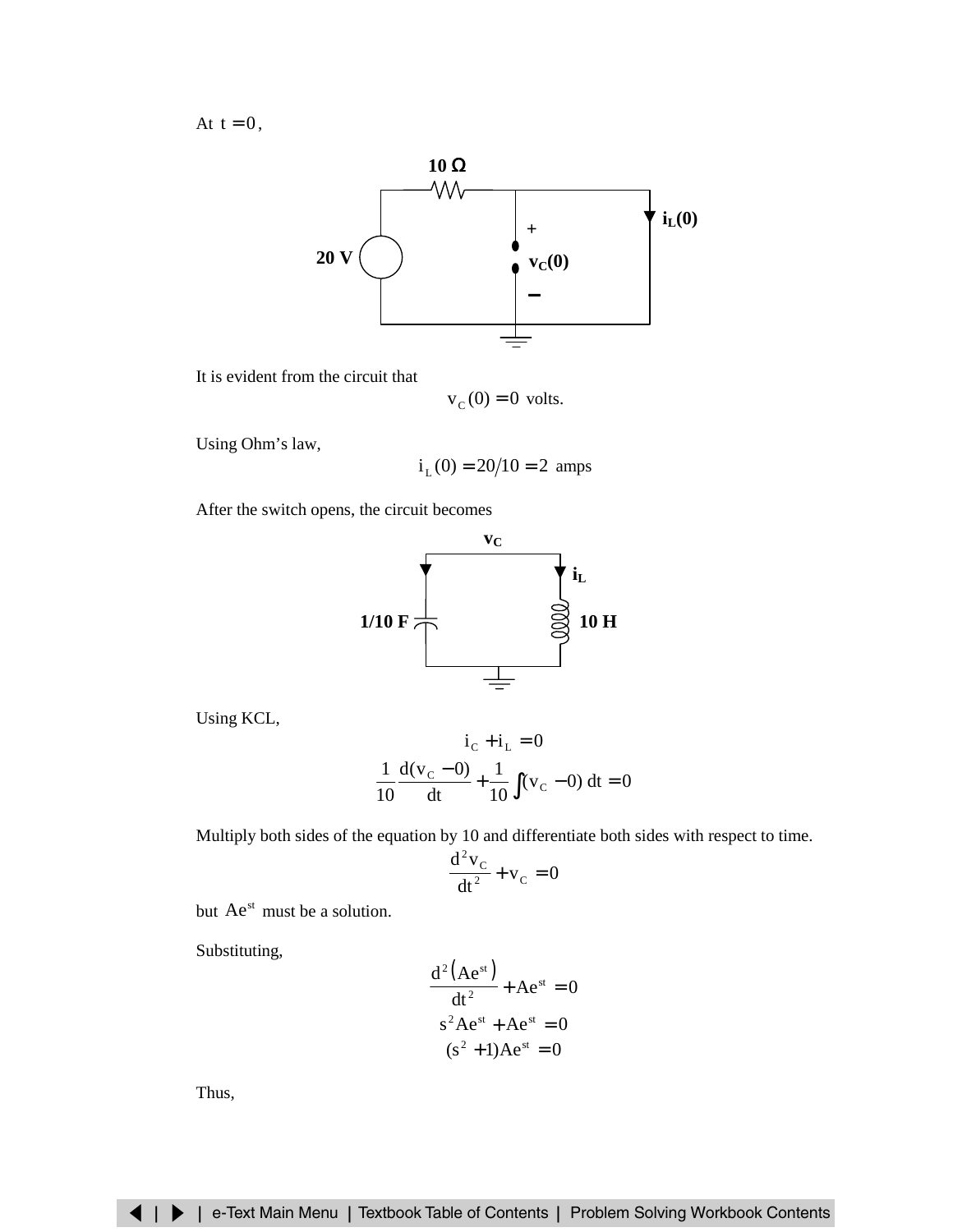$(s^2 + 1) = (s - j)(s + j) = 0$ 

which gives complex roots at  $s_1$ ,  $s_2 = \pm j$ 

So, we have a solution

$$
v_C(t) = A_1 e^{jt} + A_2 e^{-jt}
$$

Now, to solve for  $A_1$  and  $A_2$ .

$$
v_C(0) = A_1 + A_2 = 0
$$
 or  $A_2 = -A_1$ 

Now,

$$
v_C(t) = A_1 e^{jt} - A_1 e^{-jt}
$$

$$
i_C(0) = -i_L(0) = -2 \text{ amps}
$$
\n
$$
i_C(0) = \frac{1}{10} \frac{dv_C(0)}{dt} = \frac{1}{10} (jA_1e^{0} + jA_1e^{0})
$$
\nor

\n
$$
\frac{j2A_1}{10} = -2
$$

Hence,

$$
A_1 = \frac{-20}{j^2} = \frac{-10}{j} = j10
$$

Therefore,

$$
v_C(t) = j10e^{jt} - j10e^{-jt}
$$
  
\n
$$
v_C(t) = 10[e^{j90^\circ}e^{jt} + e^{-j90^\circ}e^{-jt}]
$$
  
\n
$$
v_C(t) = 10[e^{j(t+90^\circ)} + e^{-j(t+90^\circ)}]
$$
  
\n
$$
v_C(t) = 10[2\cos(t+90^\circ)]
$$
  
\n
$$
v_C(t) = 20\cos(t+90^\circ) \text{ volts } \forall t > 0
$$

#### ¾ **EVALUATE the solution and check for accuracy.**

The circuit must satisfy the conservation of energy. In this case, the energy supplied from one component is absorbed by the other component.

Recall, from Chapter 6 – Capacitors and Inductors, that the energy stored in a capacitor is

$$
w = \frac{1}{2}C v^2
$$

and the energy stored in an inductor is

$$
w = \frac{1}{2}Li^2
$$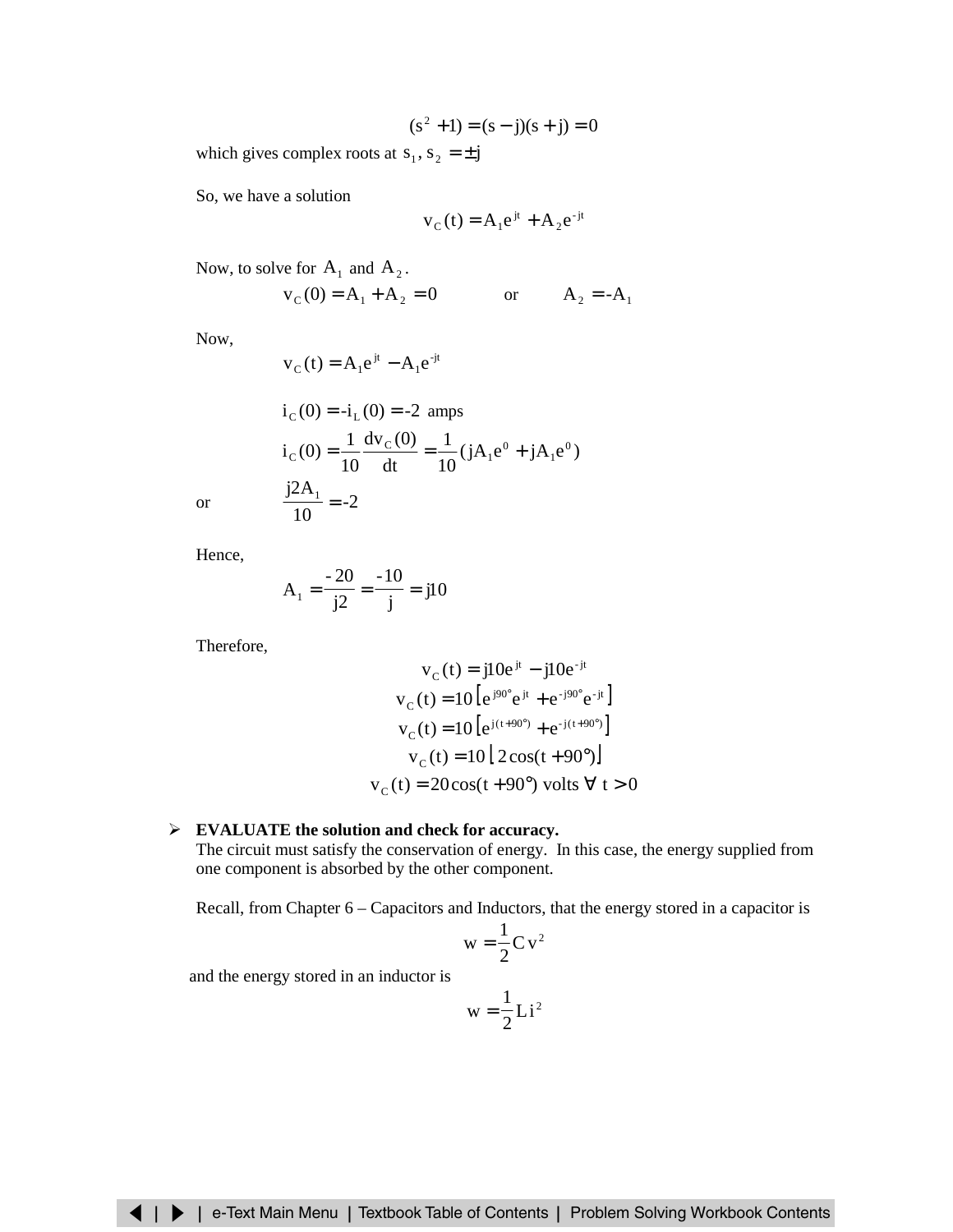Thus,

$$
w = \frac{1}{2}Cv^2 = \left(\frac{1}{2}\right)\left(\frac{1}{10}\right)(20)^2 = 20 \text{ joules}
$$

and

$$
w = \frac{1}{2}Li^2 = \left(\frac{1}{2}\right)(10)(2)^2 = 20 \text{ joules}
$$

These two answers match. This circuit satisfies conservation of energy.

¾ **Has the problem been solved SATISFACTORILY? If so, present the solution; if not, then return to "ALTERNATIVE solutions" and continue through the process again.** This problem has been solved satisfactorily.

$$
v_c(t) = 20\cos(t + 90^\circ) \text{ volts } \forall t > 0
$$

**Problem 8.7** *[8.23]* In the circuit in Figure 8.1, calculate  $i_0(t)$  and  $v_0(t)$  for  $t > 0$ .



**Figure 8.1**

At  $t = 0$ ,

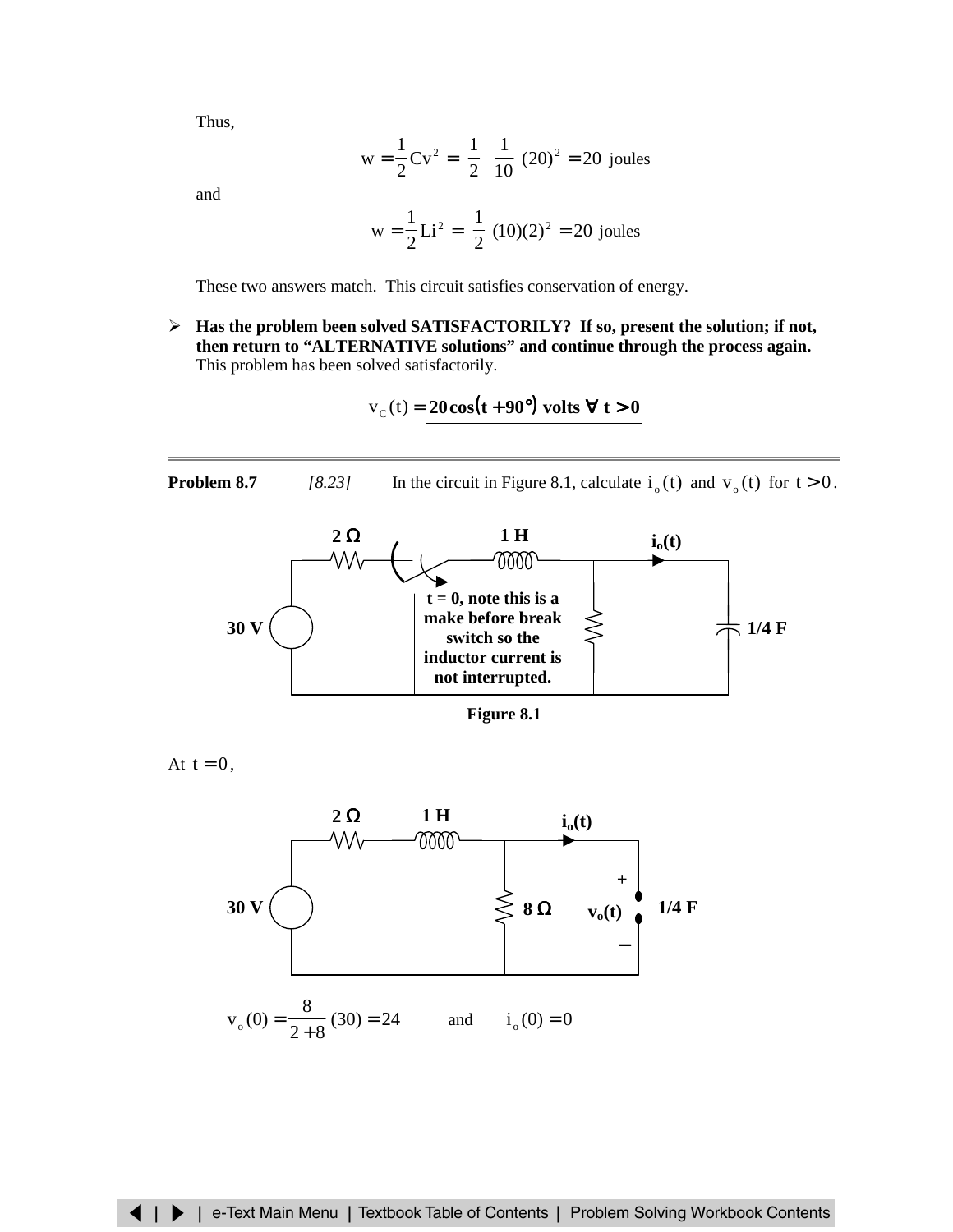For  $t > 0$ , we have a source-free parallel RLC circuit.



Since  $\alpha$  is less than  $\omega_0$ , we have an underdamped response with a damping frequency of  $\omega_{d} = \sqrt{\omega_{o}^{2} - \alpha^{2}} = \sqrt{4 - (1/16)} = 1.9843$ 

and the natural response is

$$
v_{o}(t) = (A_1 \cos(\omega_d t) + A_2 \sin(\omega_d t)) e^{-\alpha t}
$$

Use the initial values to find the unknowns.

 $v_0(0) = 24 = A_1$ 

Also,

$$
i_0(0) = C \frac{dv_0(0)}{dt} = 0
$$

where  $\frac{dv_0}{dt} = -\alpha (A_1 \cos(\omega_d t) + A_2 \sin(\omega_d t)) e^{-\alpha t} + (-\omega_d A_1 \sin(\omega_d t) + \omega_d A_2 \cos(\omega_d t)) e^{-\alpha t}$ 

So,

$$
\frac{d v_{_0}(0)}{dt}=0=-\alpha A_1+\omega_d A_2
$$

Thus,

$$
A_2 = \frac{\alpha}{\omega_d} A_1 = \frac{(1/4)(24)}{1.9843} = 3.024
$$

Therefore,

$$
v_0(t) = [(24\cos(\omega_d t) + 3.024\sin(\omega_d t))e^{-t/4}]
$$
 volts  $\forall t > 0$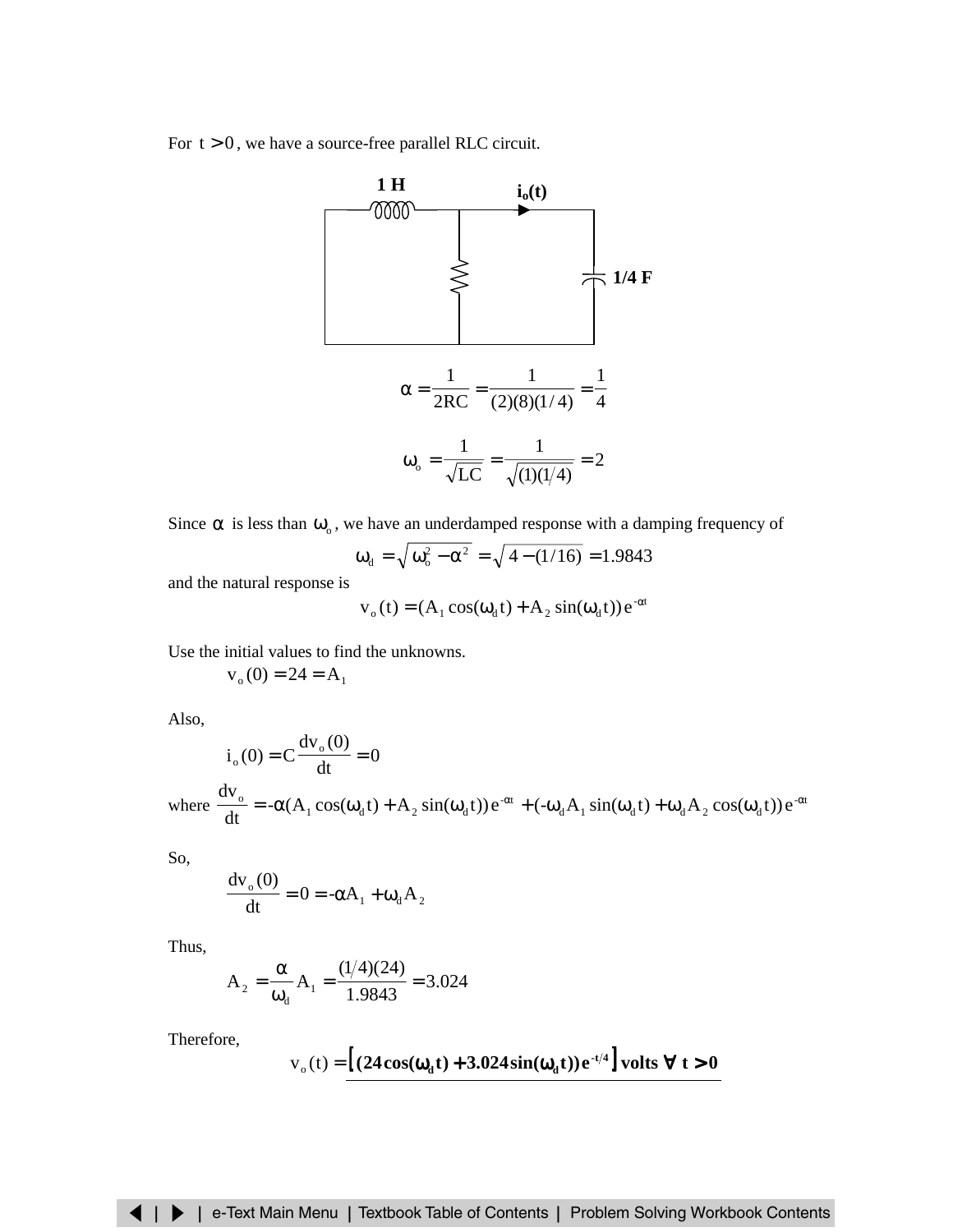<span id="page-12-0"></span>**Problem 8.8** Given the circuit in Figure 8.1, which has reached steady state before the switch closes, find  $v(t)$  for all  $t > 0$ .



$$
v(t) = 40e^{-t}\cos(t + 90^{\circ})
$$
 volts  $\forall$  t > 0

#### **STEP RESPONSE OF [A SERIES RLC CIRCUIT](#page-19-0)**

**Problem 8.9** [8.25] A branch voltage in a series RLC circuit is described by 
$$
\frac{d^2v}{dt^2} + 4\frac{dv}{dt} + 8v = 24
$$
If the initial conditions are  $v(0) = 0 = \frac{dv(0)}{dt}$ , find  $v(t)$ .

Recall the general loop equation for a series RLC circuit.

$$
L\frac{di}{dt} + R i + v = V_s
$$

where  $i = C dv/dt$ . Then,

$$
\frac{d^2v}{dt^2} + \frac{R}{L}\frac{dv}{dt} + \frac{v}{LC} = \frac{V_s}{LC}
$$

The complete response of this circuit has a forced response and a natural response. To find the forced response, realize that  $8V_s = 24$  which means that  $V_s = 3$ . This is the forced response. Now, to find the natural response, let  $V_s = 0$  and

$$
\frac{d^2v}{dt^2} + 4\frac{dv}{dt} + 8v = 0
$$
  
(s<sup>2</sup> + 4s + 8)v = 0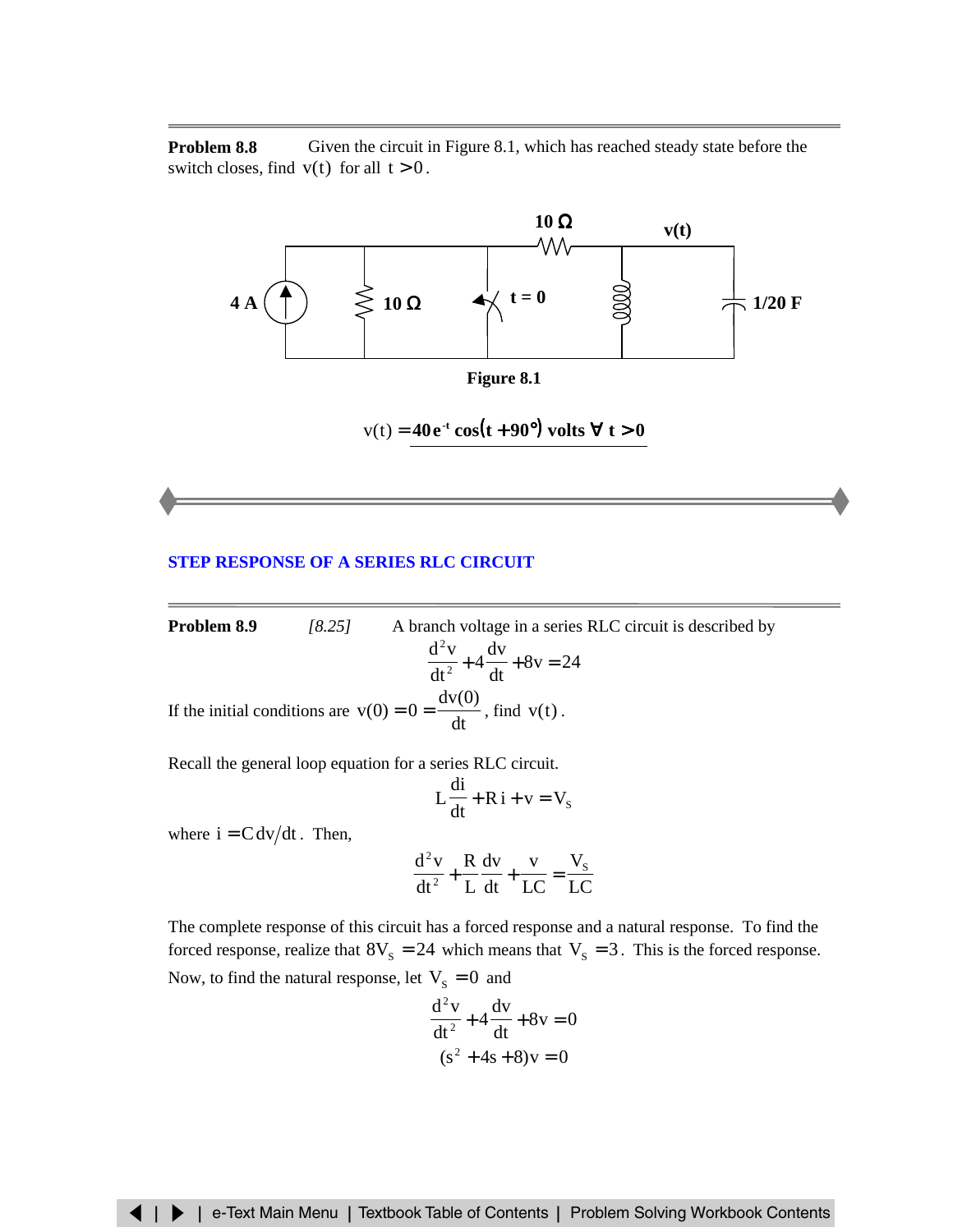<span id="page-13-0"></span>Thus,

$$
s^{2} + 4s + 8 = 0
$$
  
which gives complex roots at  $s_{1,2} = \frac{-4 \pm \sqrt{16 - 32}}{2} = -2 \pm j2$ .

So, we have the solution

$$
v(t) = VS + (A1 cos(2t) + A2 sin(2t)) e-2t
$$

Solve for the unknowns.

$$
v(0) = 0 = V_s + A_1 = 3 + A_1 \qquad \text{or} \qquad A_1 = -3
$$
  
\n
$$
\frac{dv}{dt} = -2(A_1 \cos(2t) + A_2 \sin(2t))e^{-2t} + (-2A_1 \sin(2t) + 2A_2 \cos(2t))e^{-2t}
$$
  
\n
$$
\frac{dv(0)}{dt} = 0 = -2A_1 + 2A_2 \qquad \text{or} \qquad A_2 = A_1 = -3
$$

Therefore,

$$
v(t) = [3 - 3(\cos(2t) + \sin(2t))e^{-2t}]
$$
 volts

**Problem 8.10** *[8.31]* Calculate  $i(t)$  for  $t > 0$  using the circuit in Figure 8.1.





Before  $t = 0$ , the capacitor acts like an open circuit while the inductor acts like a short circuit.  $i(0) = 0$  amps and  $v(0) = 20$  volts

For  $t > 0$ , the LC circuit is disconnected from the voltage source as shown below.

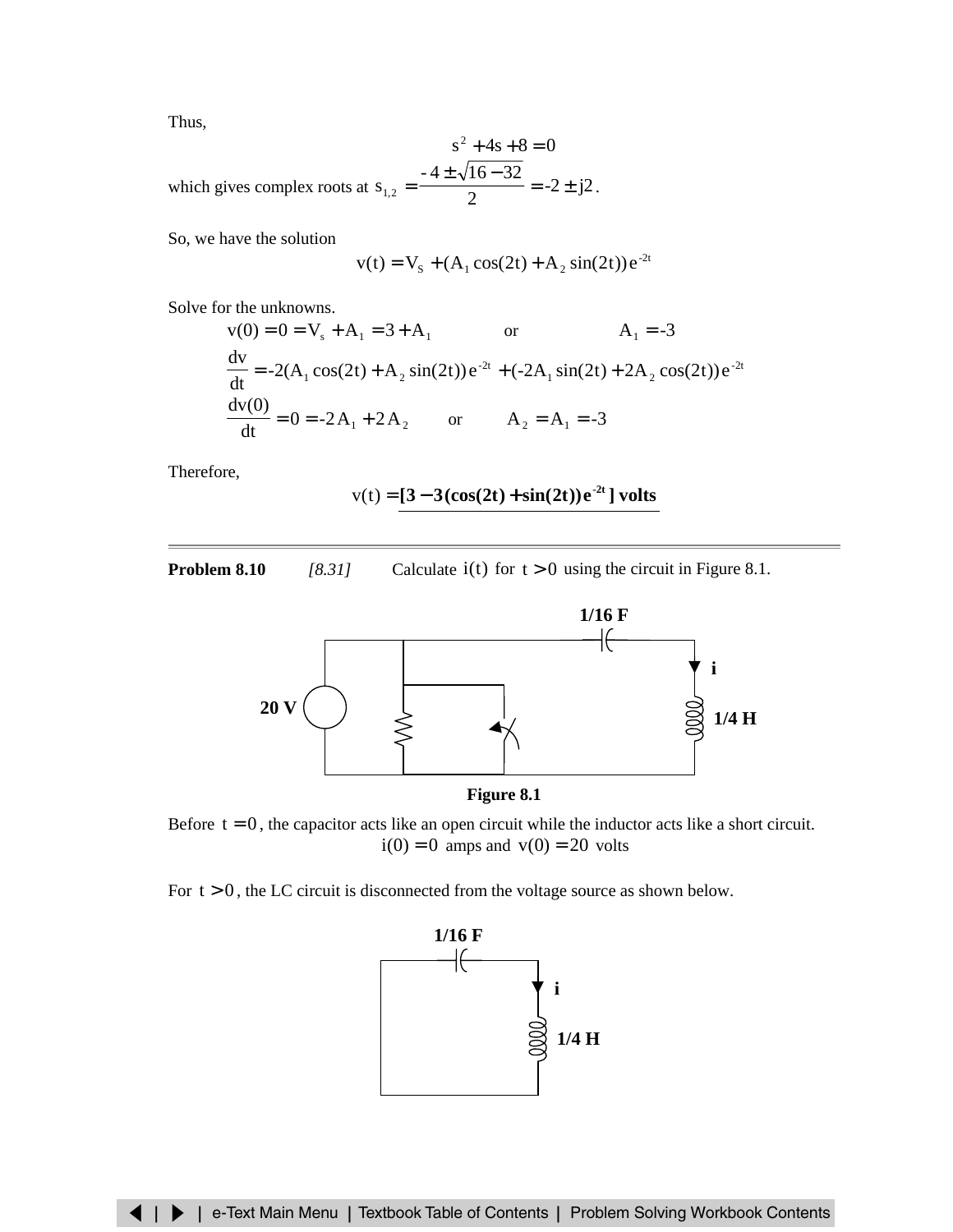<span id="page-14-0"></span>This is a lossless, source-free series RLC circuit.

$$
\alpha = \frac{R}{2L} = 0 \qquad \omega_{\circ} = \frac{1}{\sqrt{LC}} = \frac{1}{\sqrt{(1/16) + (1/4)}} = 8
$$

$$
s = -\alpha \pm j\omega_{\circ} = -\alpha \pm j\sqrt{\omega_{\circ}^{2} - \alpha^{2}} = \pm j\omega_{\circ} = \pm j8
$$

Since  $\alpha$  is equal to zero, we have an undamped response. Hence,

$$
i(t) = A_1 \cos(8t) + A_2 \sin(8t)
$$

where  $i(0) = 0 = A_1$ .

So,

$$
i(t) = A_2 \sin(8t)
$$

To solve for  $A_2$ , we know that

$$
\frac{di(0)}{dt} = \frac{1}{L}v_L(0) = \frac{-1}{L}v(0) = (-4)(20) = -80
$$

However,

$$
\frac{di}{dt} = 8 A_2 \cos(8t)
$$
  
and 
$$
\frac{di(0)}{dt} = -80 = 8 A_2
$$

which leads to  $A_2 = -10$ .

Therefore,

$$
i(t) = -10\sin(8t) \text{ amps } \forall t > 0
$$

#### **STEP RESPONSE OF [A PARALLEL RLC CIRCUIT](#page-24-0)**

**Problem 8.11** Given the circuit in Figure 8.1, find  $v(t)$  for all  $t > 0$ .

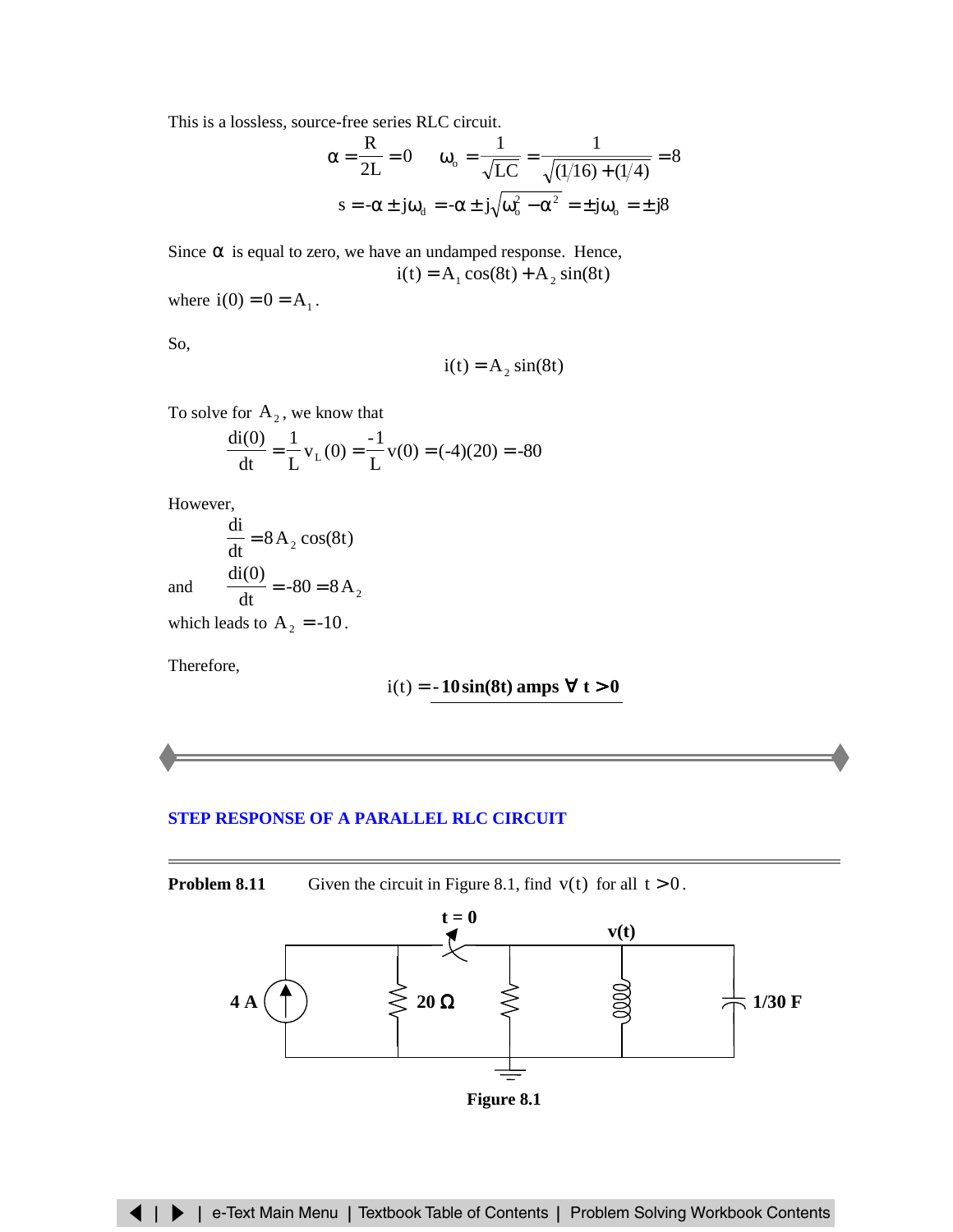$$
v(t) = (120e^{-t} - 120e^{-2t})
$$
 volts  $\forall$  t > 0

# **Problem 8.12** Given the circuit in Figure 8.1, find  $v(t)$  for all  $t > 0$ .



At 
$$
t = 0^-
$$
,  
 $v_C(0) = 0$  volts and  $i_L(0) = 0$ amps.

At  $t = 0^+$ ,

 $v_C = v_L = v_R = 0$  volts

So, the 4 amp current source must all go through the capacitor or

 $i_C (0^+) = 4$  amps.

Hence,

$$
C \frac{dv(0^{+})}{dt} = i_{C}(0^{+}) = 4
$$
  
or 
$$
\frac{dv(0^{+})}{dt} = \frac{4}{C} = \frac{4}{1/30} = 120 \text{ volts/sec}
$$

For  $t > 0$ , the circuit becomes



where the 20 ohm resistor in parallel with the 60 ohm resistor is equivalent to a 15 ohm resistor.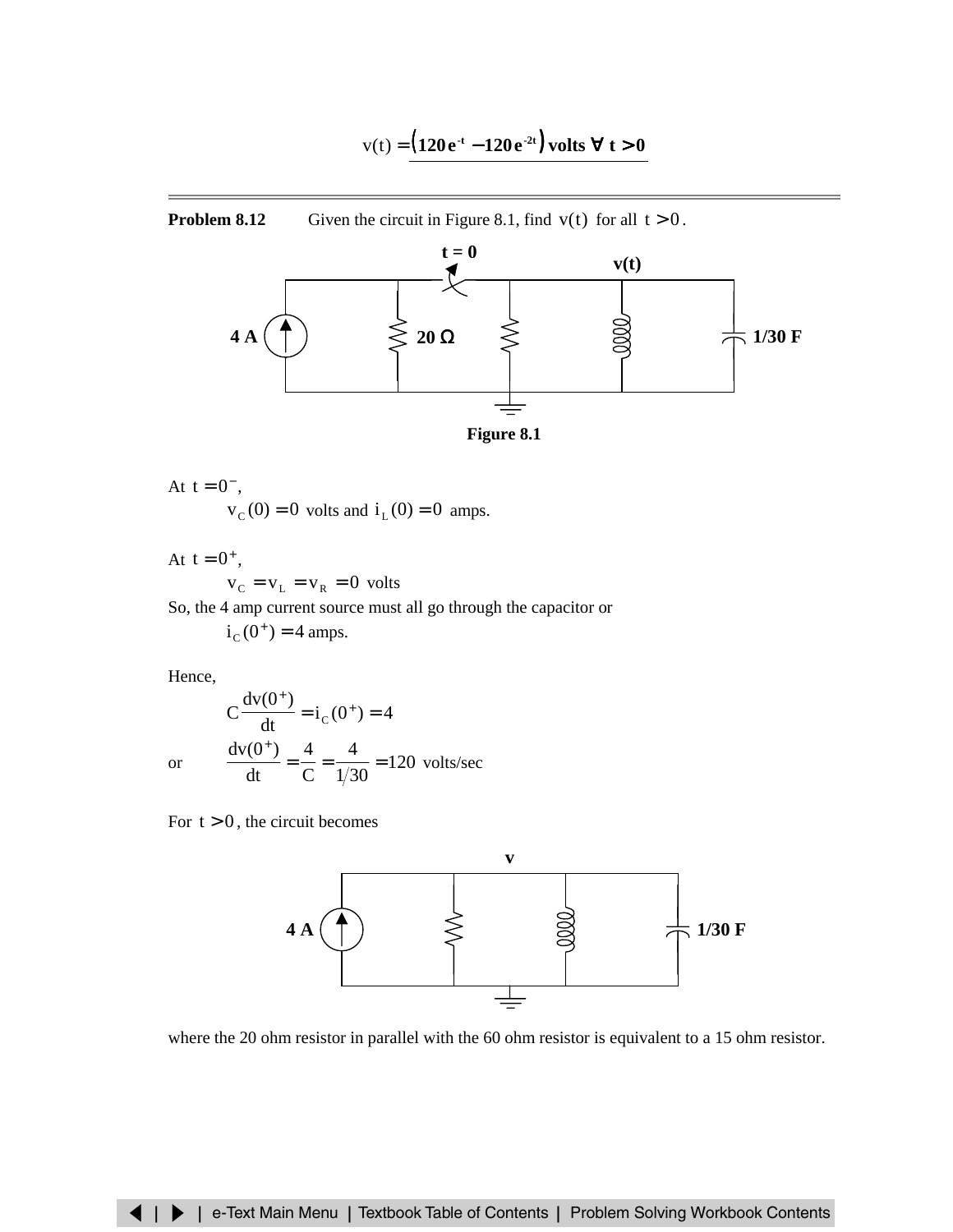Using nodal analysis,

$$
-4 + \frac{v - 0}{15} + \frac{1}{15} \int (v - 0) dt + \frac{1}{30} \frac{d(v - 0)}{dt} = 0
$$

Multiplying by 30 and differentiating with respect to time yields

$$
\frac{d^2v}{dt^2} + 2\frac{dv}{dt} + 2v = 0
$$

Substituting the solution of  $Ae^{st}$  produces

$$
s^{2}Ae^{st} + 2sAe^{st} + 2Ae^{st} = 0
$$
  

$$
(s^{2} + 2s + 2)Ae^{st} = 0
$$

Hence,

$$
s^2 + 2s + 2 = (s + 1 + j)(s + 1 - j) = 0
$$

which gives complex roots at  $s_{1,2} = -1 \pm j$ .

So, we have the solution

$$
v(t) = A_1 e^{-(1+j)t} + A_2 e^{-(1-j)t}
$$

At  $t = 0$ ,

$$
v(0) = A_1 e^0 + A_2 e^0 = A_1 + A_2 = 0
$$
 or  $A_2 = -A_1$ 

Also,

$$
\frac{dv(0)}{dt} = [ -(1+j)] A_1 - [ -(1-j)] A_1 = 120
$$
  
- A<sub>1</sub> - jA<sub>1</sub> + A<sub>1</sub> - jA<sub>1</sub> = -2jA<sub>1</sub> = 120  
A<sub>1</sub> =  $\frac{120}{-2j}$  = 60j = 60e<sup>j</sup> and A<sub>2</sub> = -A<sub>1</sub> = 60e<sup>j</sup>

Therefore,

$$
v(t) = 60e^{j}e^{-(1+j)t} + 60e^{j}e^{-(1-j)t}
$$
  
= 60e<sup>-t</sup> {e<sup>-jt+j</sup> + e<sup>jt-j</sup>}  
= 60e<sup>-t</sup> [ 2 cos (t – 90°)]  

$$
v(t) = 120e^{-t} cos(t – 90°) volts \forall t > 0
$$

The answer can also be written as

 $v(t) = 120e^{-t} \sin(t)$  volts  $\forall t > 0$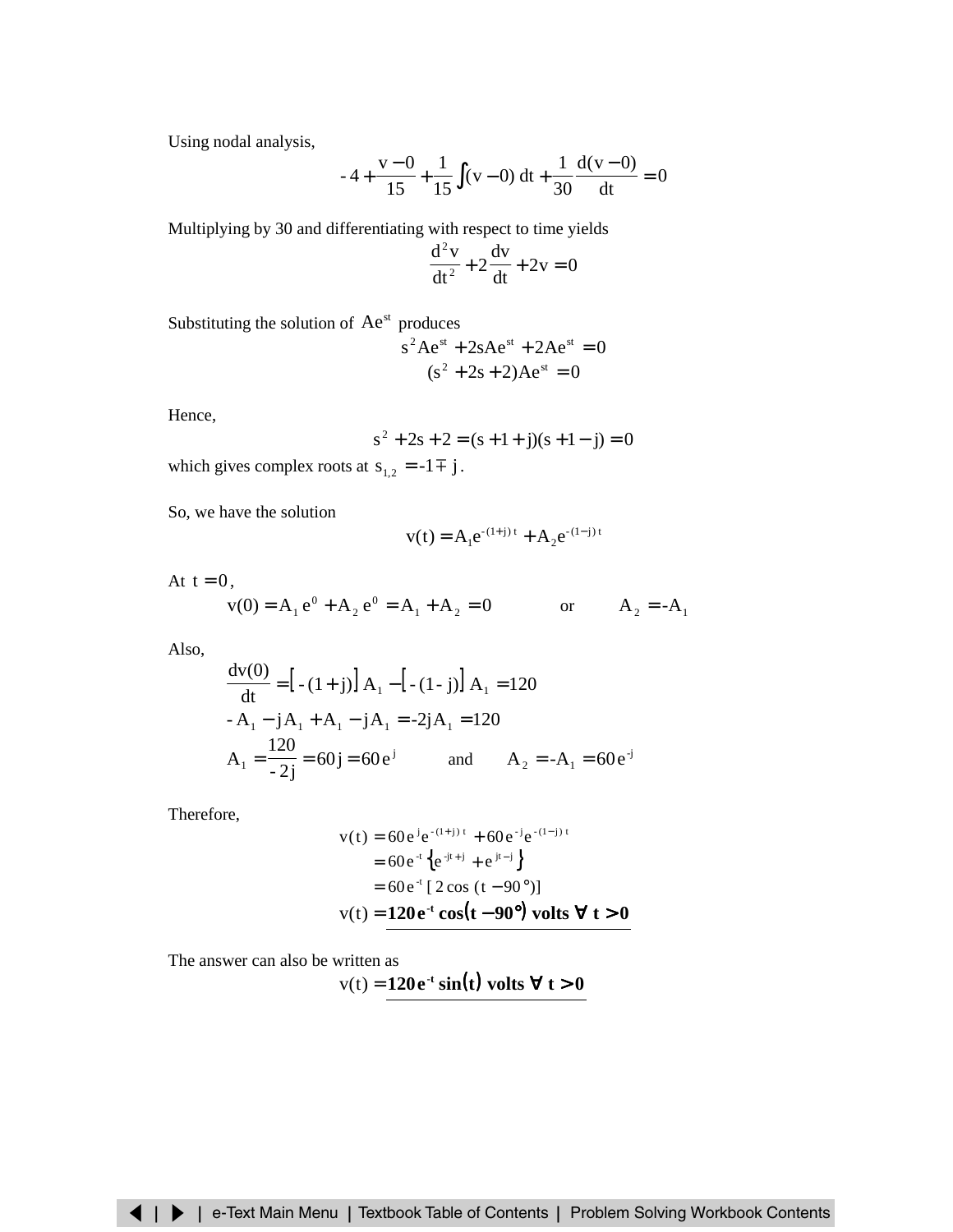# **Problem 8.13** Given the circuit in Figure 8.1, find  $v(t)$  for all  $t > 0$ .



For complicated circuits that can be simplified using either a Thevenin or Norton equivalent, do so immediately!

Solving for  $V_{oc}$ ,



Using nodal analysis,

$$
\frac{V_{oc} - 80}{160} + \frac{V_{oc} - 80i}{80} = 0
$$

$$
(V_{oc} - 80) + 2(V_{oc} - 80i) = 0
$$

$$
3V_{oc} - 80 - 160i = 0
$$

$$
i = \frac{80 - V_{oc}}{160}.
$$

where  $i = \frac{160}{160}$ 

Hence,

$$
3V_{\infty} = 80 + 160 \left( \frac{80 - V_{\infty}}{160} \right)
$$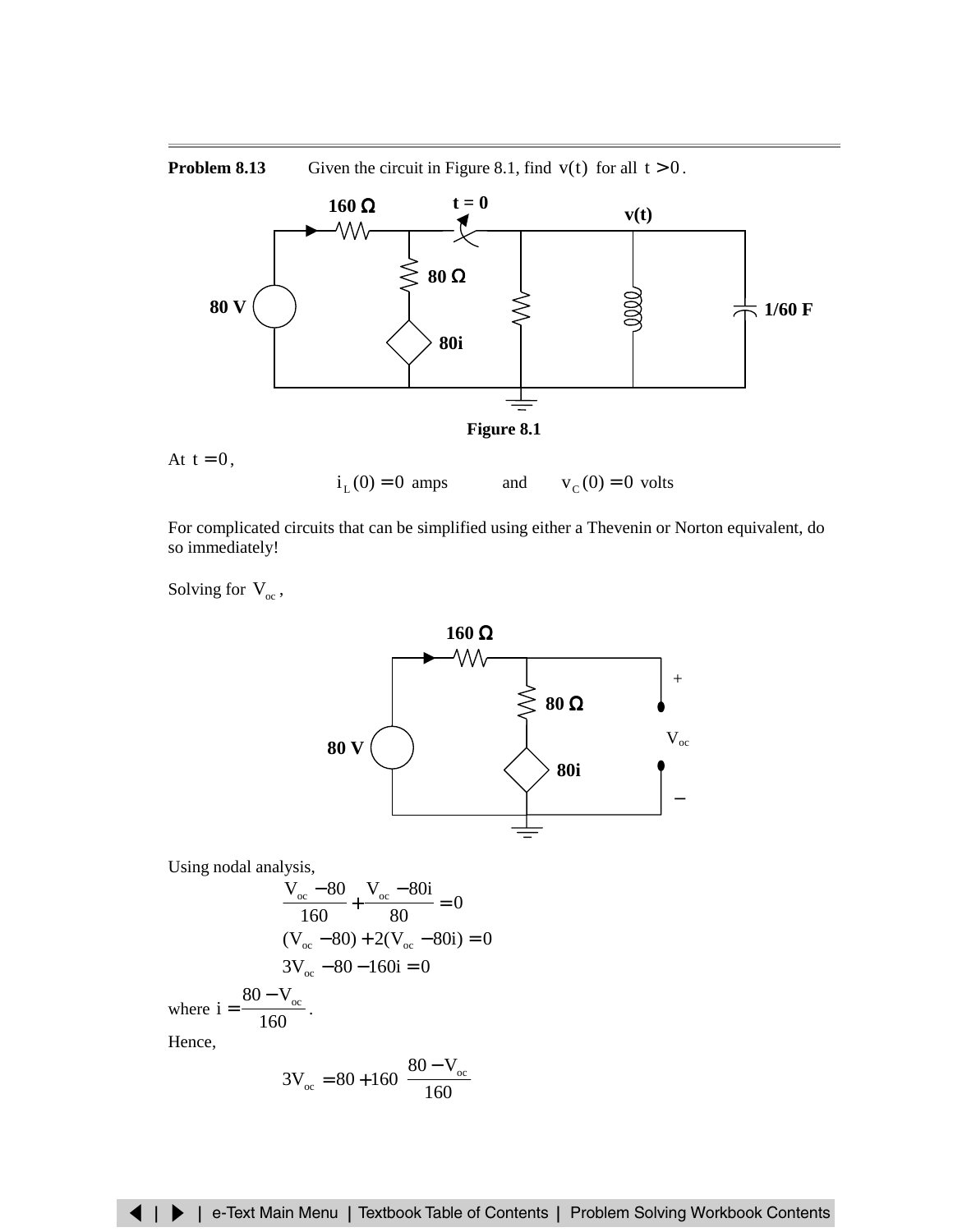$$
3V_{\infty} = 80 + (80 - V_{\infty})
$$
  
4V<sub>oc</sub> = 160  
V<sub>oc</sub> = 40 volts

Solving for  $I_{\rm sc}$ ,



Using KCL,

$$
I_{sc} = \frac{80 - 0}{160} + \frac{80i - 0}{80}
$$
  
where  $i = \frac{80 - 0}{160} = \frac{1}{2}$  amp

Hence,

$$
I_{sc} = \frac{80}{160} + \frac{80i}{80} = \frac{1}{2} + i = \frac{1}{2} + \frac{1}{2} = 1 \text{ amp}
$$

Finding a Norton equivalent circuit,

and 
$$
I_{N} = I_{sc} = 1 \text{ amp}
$$

$$
R_{eq} = R_{N} = \frac{V_{oc}}{I_{sc}} = \frac{40}{1} = 40 \text{ ohms}
$$

Now, we can work with the following simplified circuit,



The two 40 ohm resistors in parallel convert to a 20 ohm resistor, so we can simplify the circuit further to become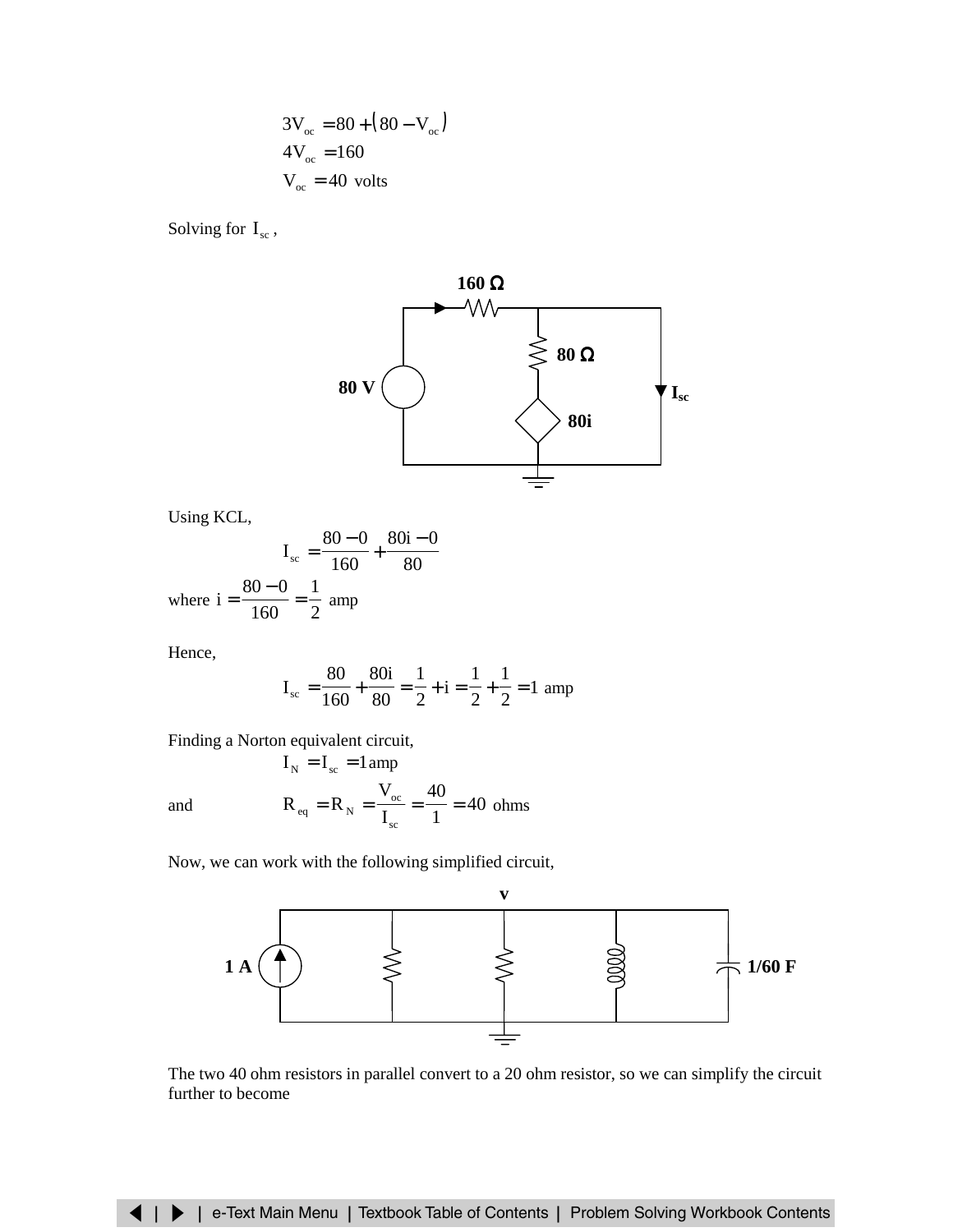<span id="page-19-0"></span>

Writing a single node equation results in

$$
-1 + \frac{v - 0}{20} + \frac{1}{30} \int (v - 0) dt + \frac{1}{60} \frac{d(v - 0)}{dt} = 0
$$

Multiplying by 60 and differentiating with respect to time leads to

$$
\frac{d^2v}{dt^2} + 3\frac{dv}{dt} + 2v = 0
$$

Substituting the solution  $Ae^{st}$ , we get

$$
s^{2}Ae^{st} + 3sAe^{st} + 2Ae^{st} = 0
$$
  

$$
(s^{2} + 3s + 2)Ae^{st} = 0
$$

Hence,

$$
s^2 + 3s + 2 = (s+1)(s+2) = 0
$$

which gives real and unequal roots at  $s_1 = -1$  and  $s_2 = -2$ .

So, we have the solution

$$
v(t) = A_1 e^{-t} + A_2 e^{-2t}
$$

At  $t = 0$ ,

 $v(0) = 0$  volts and  $i_L(0) = 0$  amps.

Since  $v(0) = 0$  volts,

 $v_R = 0$  volts and  $i_R = 0$  amps.

Hence, the entire 1 amp of current flows through the capacitor. So, we have

$$
i_C(0) = 1
$$
 amp and  $i_C(0) = C \frac{dv(0)}{dt}$ 

Thus,

but 
$$
\frac{dv(0)}{dt} = \frac{1}{C}i_C(0) = \frac{1}{1/60}(1) = 60 \text{ volts/sec}
$$
  
but 
$$
\frac{dv(0)}{dt} = -A_1e^0 - 2A_2e^0 = -A_1 - 2A_2 = 60
$$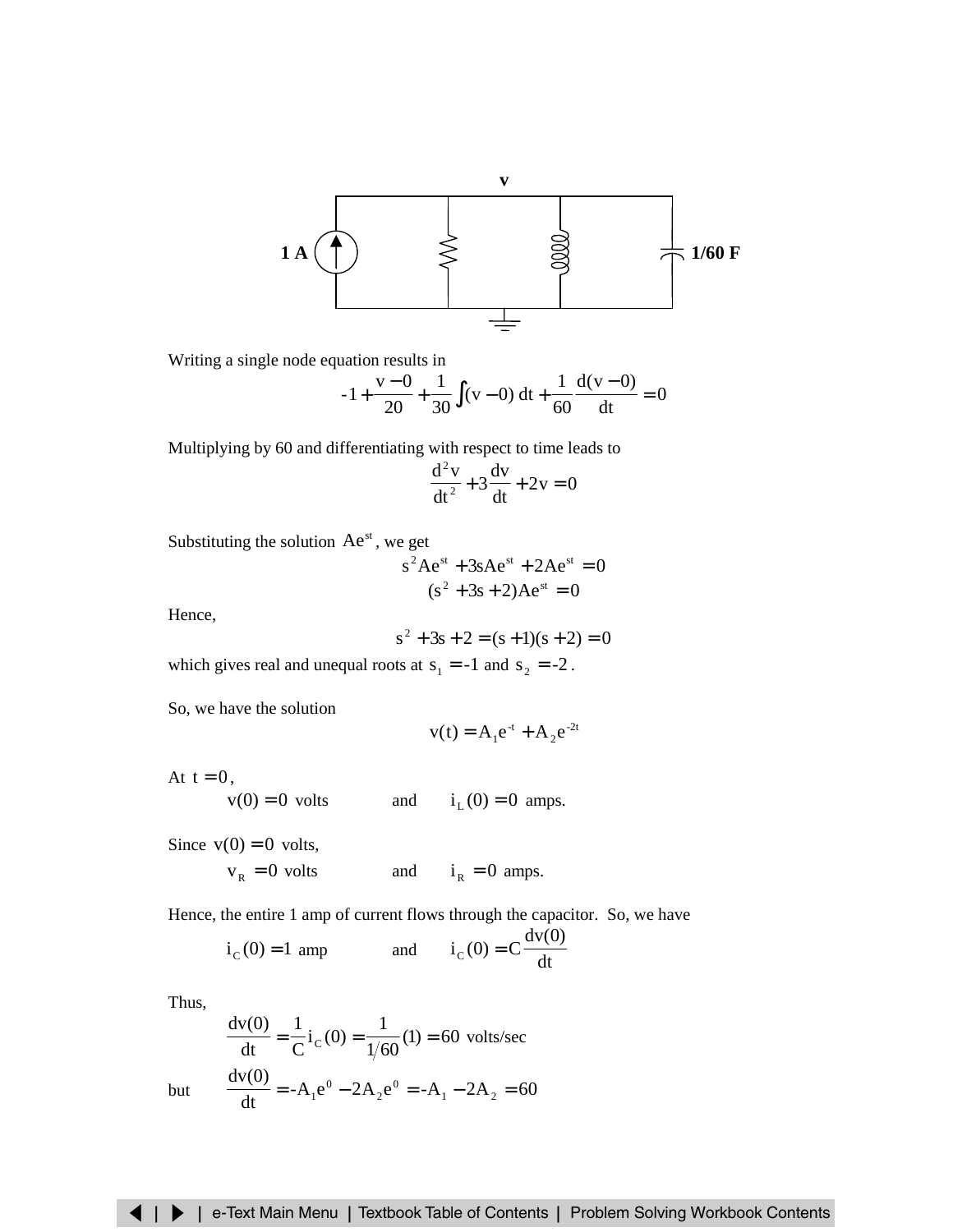<span id="page-20-0"></span>Also,

$$
v(0) = A_1 e^0 + A_2 e^0 = A_1 + A_2 = 0
$$

implies that  $A_2 = -A_1$ .

So,

 $-A_1 - 2A_2 = 60$ or  $-A_1 + 2A_1 = A_1 = 60$ 

Hence,

$$
A_1 = 60
$$
 and  $A_2 = -60$ .

Therefore,

$$
v(t) = \left(60 e^{-t} - 60 e^{-2t}\right) \text{ volts } \forall \ t > 0
$$

The power of using a Norton equivalent circuit is clearly demonstrated by this problem.

### **[GENERAL SECOND-ORDER CIRCUITS](#page-27-0)**

**Problem 8.14** Given the circuit in Figure 8.1, find  $v_c(t)$  for all  $t > 0$ .



**Figure 8.1**

This is a second-order circuit with a forced response and a natural response.

Solve for initial conditions. At  $t = 0$ ,

$$
v_C(0^-) = v_C(0^+) = 0
$$
 and  $i_L(0^-) = i_L(0^+) = \frac{30}{30} = 1$  amp.

Hence,

$$
i_c(0^+) = C \frac{dv_c(0^+)}{dt} = 1
$$
amp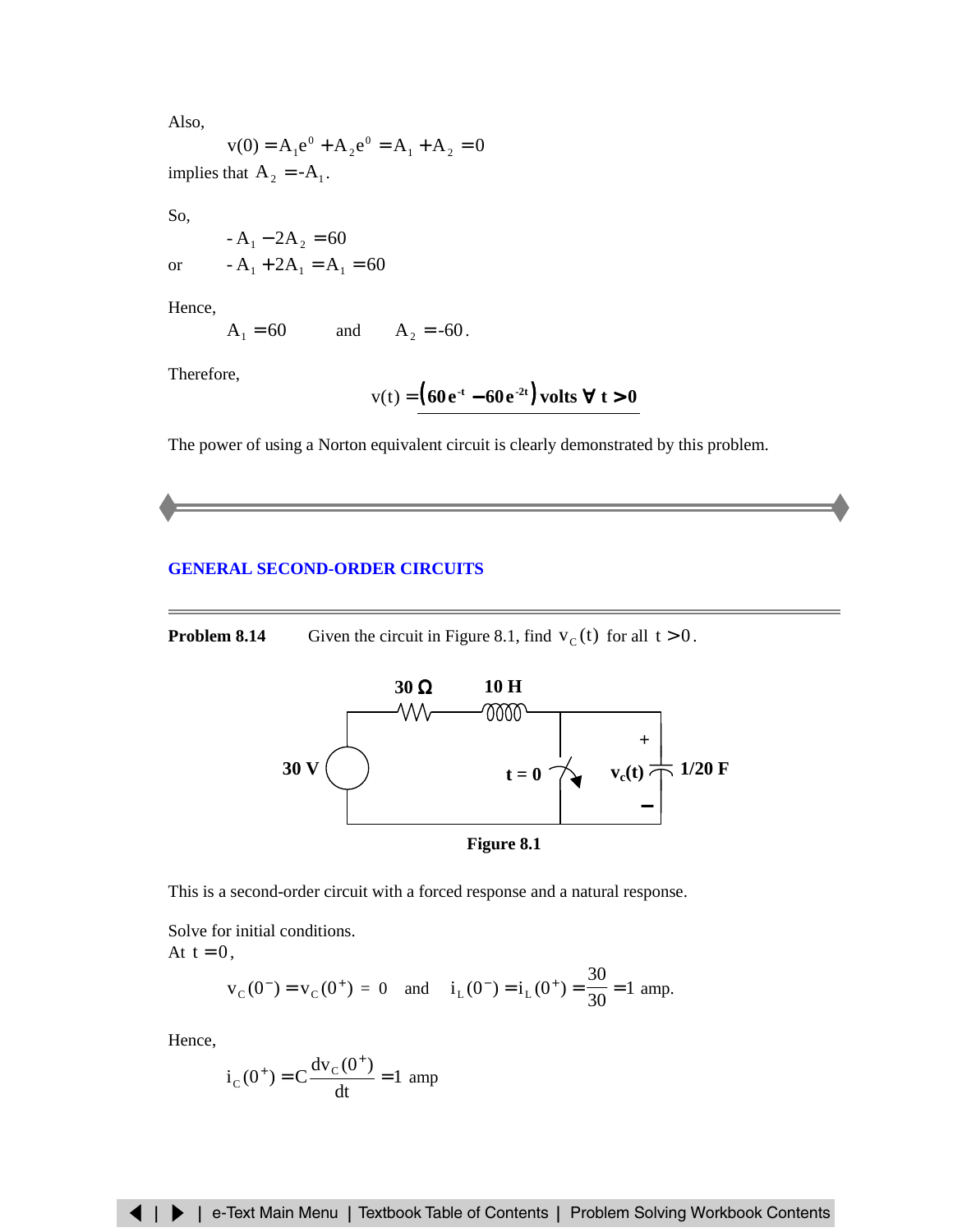or 
$$
\frac{dv_c(0^+)}{dt} = \frac{1}{C}i_c(0^+) = \frac{1}{1/20}(1) = 20 \text{ volts/sec}
$$

Solving for final values,

 $i_C (\infty) = 0$  amps and  $v_C (\infty) = 30$  volts which is also the forced response,

 $v_{C_f}$  = 30 volts.

Solving for the natural response,



The loop equation is

$$
Ri + L\frac{di}{dt} + v_c = 0
$$

where  $i = C \frac{d}{dt}$  $i = C \frac{dv_c}{dt}$ .

So, we now have,

$$
RC\frac{dv_{C}}{dt} + LC\frac{d^{2}v_{C}}{dt^{2}} + v_{C} = 0
$$

Substituting for the values of 
$$
R
$$
,  $L$ , and  $C$ .

$$
\frac{30}{20}\frac{dv_{C}}{dt} + \frac{10}{20}\frac{d^{2}v_{C}}{dt^{2}} + v_{C} = 0
$$

Simplifying and rearranging the terms,

$$
\frac{d^2v_{\rm C}}{dt^2} + 3\frac{dv_{\rm C}}{dt} + 2v_{\rm C} = 0
$$

Substituting a solution  $v_C = Ae^{st}$  yields

$$
s2 A est + 3s A est + 2A est = 0
$$
  
(s<sup>2</sup> + 3s + 2) A e<sup>st</sup> = 0

Thus,

$$
s^2 + 3s + 2 = (s+1)(s+2) = 0
$$

which gives real and unequal roots at  $s_1 = -1$  and  $s_2 = -2$ .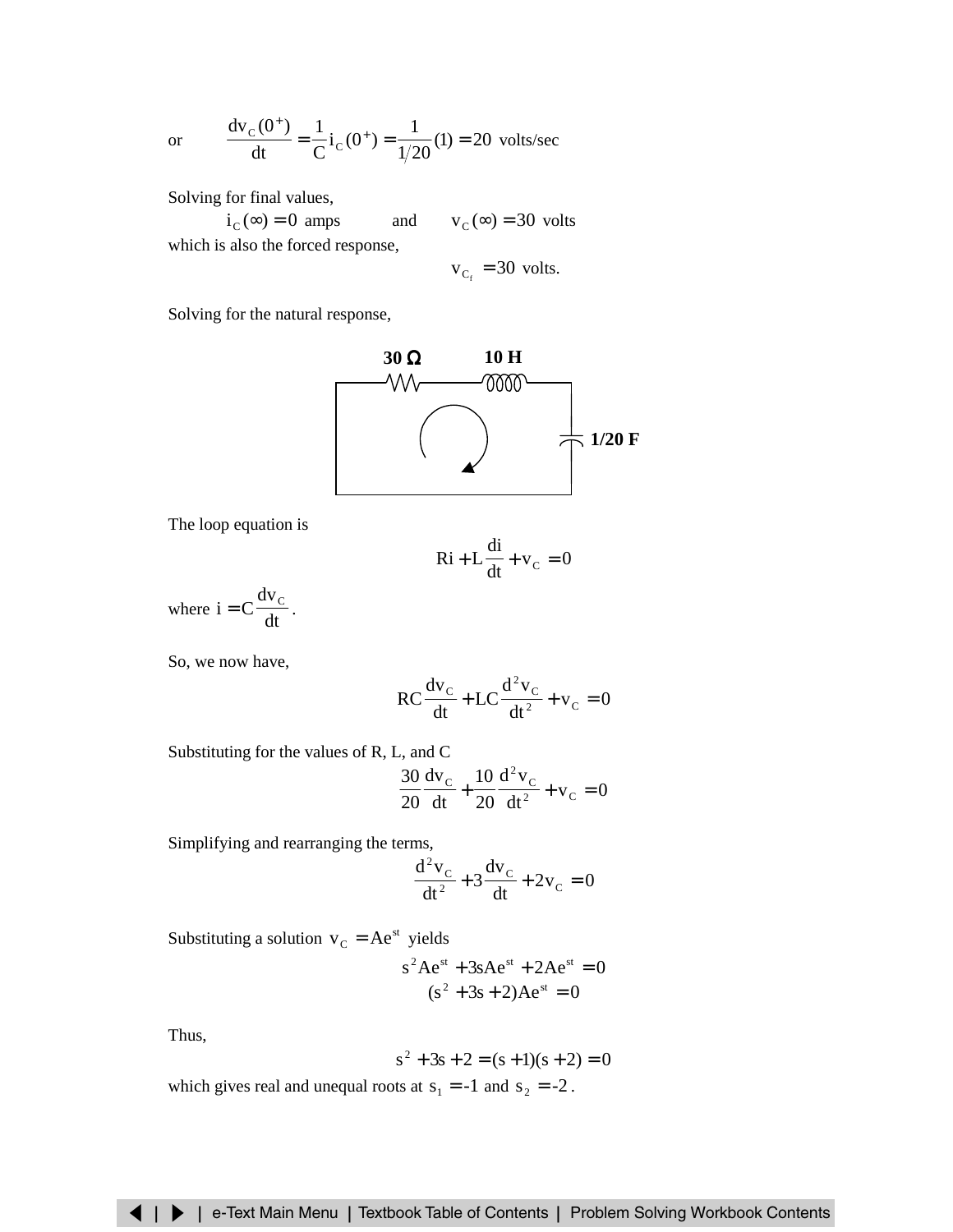Hence, the natural response is

$$
v_{C_n} = Ae^{-t} + Be^{-2t}
$$

and the complete response is

$$
v_C = v_{C_f} + v_{C_n} = 30 + Ae^{-t} + Be^{-2t}
$$

Now, we need to solve for the unknowns, A and B.

$$
v_C(0) = 30 + Ae^0 + Be^0 = 0
$$
  
A + B = -30 or B = -A - 30

Also,

$$
\frac{dv_c(0)}{dt} = 0 + (-A)e^0 + (-2B)e^0 = -A - 2B = 20
$$

Now,

$$
A + 2B = -20
$$

which leads to

$$
A + (2)(-A - 30) = -20
$$

Hence,

$$
-A - 60 = -20
$$
 or  $A = -40$ 

Then,

$$
B = -(-40) - 30 = 10
$$

Therefore,

$$
v_c(t) = (30-40e^{t} + 10e^{-2t})
$$
 volts  $\forall t > 0$ 

**Problem 8.15** Given the circuit shown in Figure 8.1, find  $i_L(t)$  for all  $t > 0$ .



**Figure 8.1**

### ¾ **Carefully DEFINE the problem.** Each component is labeled, indicating the value and polarity. The problem is clear.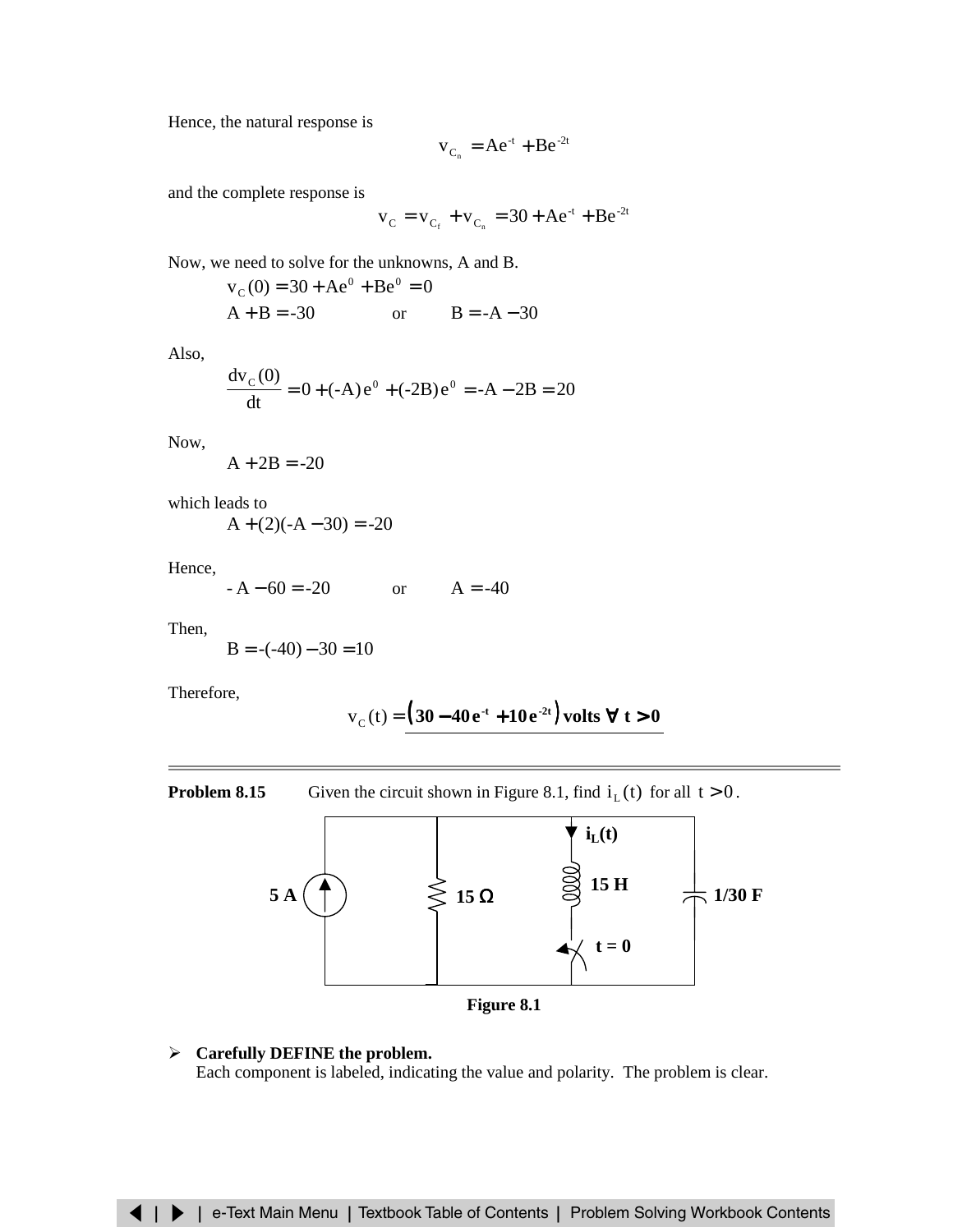### ¾ **PRESENT everything you know about the problem.**

The goal of the problem is to find  $i_{r}(t)$  for all  $t > 0$ .

There is a switch in the circuit. So, we will need to look at two different circuits. The first circuit, when the switch is open, is used to find the initial values of the capacitor and inductor. Note that there is a dc source. At dc, a capacitor is an open circuit and an inductor is a short circuit. Thus, we have the following circuit.



Recall that the voltage of a capacitor cannot change instantaneously and the current through an inductor cannot change instantaneously.

$$
v_C(0) = v_C(0^-) = v_C(0^+)
$$
 and  $i_L(0) = i_L(0^-) = i_L(0^+)$ 

The second circuit, after the switch opens is used to find the final solution.



## ¾ **Establish a set of ALTERNATIVE solutions and determine the one that promises the greatest likelihood of success.**

This is a second-order circuit with a forced response and a natural response. The forced response is the response due to the current source at steady state. The natural response is the response of the parallel RLC circuit without the current source.

For simple resistive circuits such as the one used to find the initial values and final values, we will use observation and Ohm's law. For the parallel RLC circuit, use nodal analysis. There will be only one equation with this technique versus three equations with mesh analysis.

## ¾ **ATTEMPT a problem solution.**

Solve for initial conditions using the circuit below.

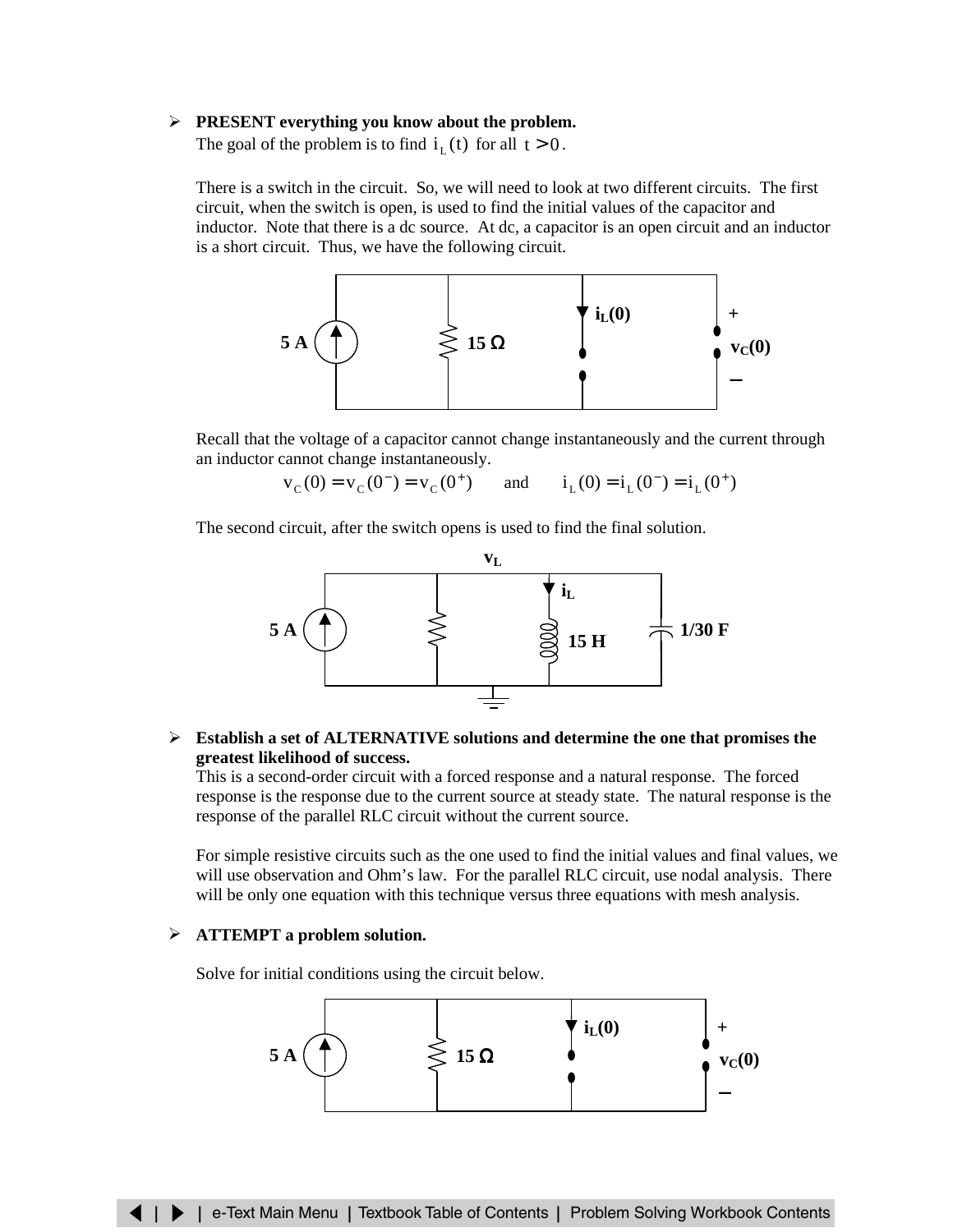<span id="page-24-0"></span>At  $t = 0$ ,

$$
v_C(0^-) = v_C(0^+) = (5)(15) = 75
$$
 volts  

$$
i_L(0^-) = i_L(0^+) = 0
$$

$$
v_L(0^+) = v_C(0^+) = 75
$$
 volts

Thus,

$$
\frac{di_L(0^+)}{dt} = \frac{v_L(0^+)}{L} = \frac{75}{15} = 5 \text{ amp/sec}
$$

Solving for final values, the forced response,



$$
i_{L}(\infty) = i_{L_f} = 5 \text{ amps}
$$

Now, solve for the natural response.



Writing the node equation,

$$
\frac{v_{L} - 0}{15} + i_{L} + \frac{1}{30} \frac{d(v_{L} - 0)}{dt} = 0
$$

where  $v_L = 15 \frac{d}{dt}$  $v_{L} = 15 \frac{di_{L}}{dt}$ 

So,

$$
\frac{15}{15}\frac{di_{L}}{dt} + i_{L} + \frac{15}{30}\frac{d^{2}i_{L}}{dt^{2}} = 0
$$

Simplifying and rearranging the terms,

$$
\frac{d^2 i_L}{dt^2} + 2\frac{di_L}{dt} + 2i_L = 0
$$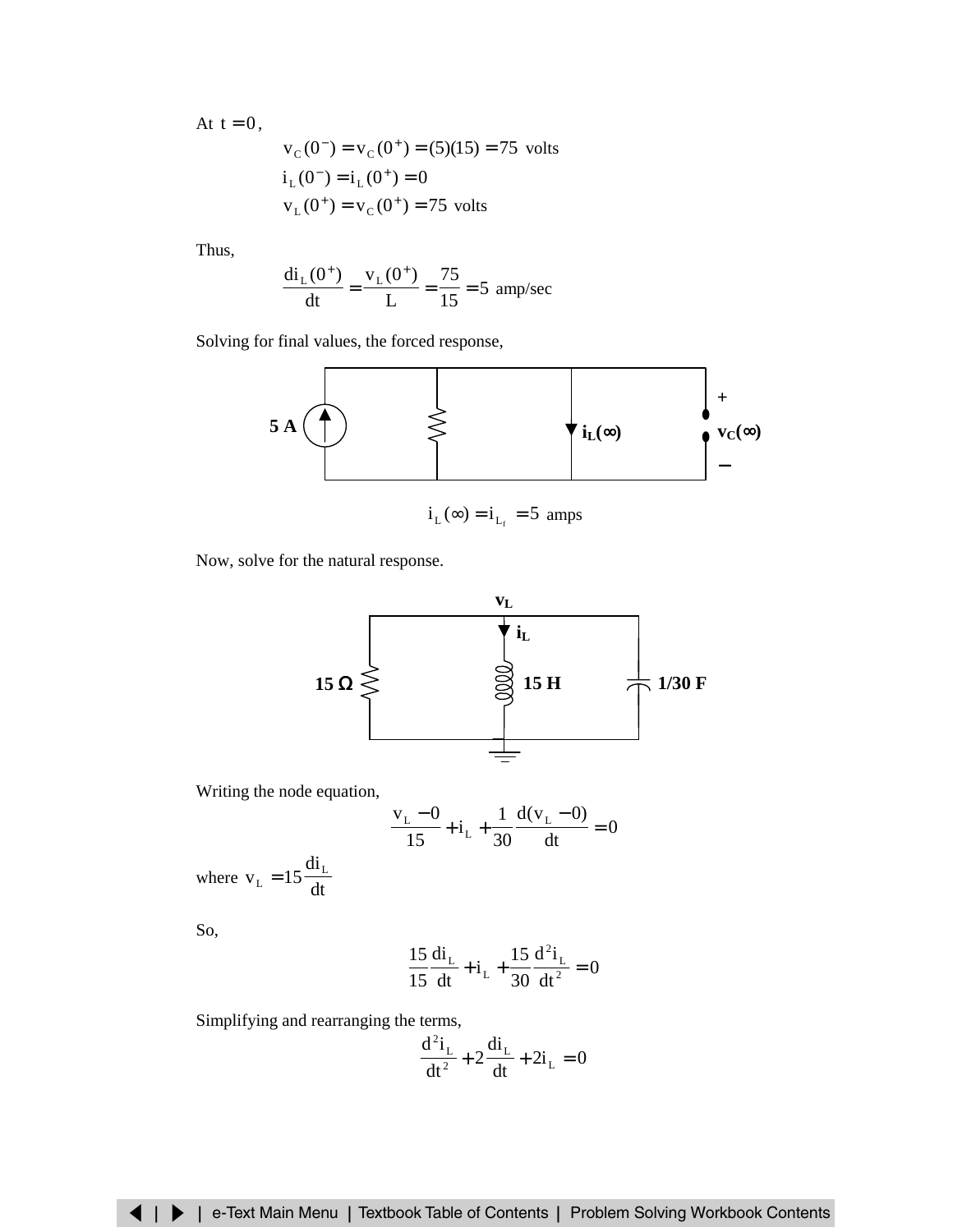Substituting the solution  $i_L = Ae^{st}$  yields

$$
s2 A est + 2s A est + 2A est = 0
$$
  
(s<sup>2</sup> + 2s + 2) A e<sup>st</sup> = 0

Thus,

$$
(s2 + 2s + 2) = (s + 1 + j)(s + 1 - j) = 0
$$

which gives complex roots at  $s_{1,2} = -1 \pm j$ .

Hence,

$$
i_{L_n} = Ae^{-(1+j)t} + Be^{-(1-j)t}
$$

This means that the complete response is

$$
\mathbf{i}_{\mathrm{L}} = \mathbf{i}_{\mathrm{L}_{\mathrm{f}}} + \mathbf{i}_{\mathrm{L}_{\mathrm{n}}} = 5 + \mathrm{A}e^{-(1+j)t} + \mathrm{Be}^{-(1-j)t}
$$

At  $t = 0$ ,

$$
iL(0) = 5 + Ae0 + Be0 = 5 + A + B = 0
$$
  
A + B = -5 or B = -A - 5

Also,

$$
\frac{di_L(0)}{dt} = 0 - (1 + j) A - (1 - j) B = 5
$$
  
- A - jA - B + jB = 5  
- A - jA - (-A - 5) + j(-A - 5) = 5  
- 2jA + 5 - j5 = 5  
A =  $\frac{5 - 5 + j5}{-2j} = \frac{-5}{2}$ 

Then,

$$
B = -A - 5 = \frac{5}{2} - 5 = \frac{-5}{2}
$$

Therefore,

$$
i_{L} = 5 + (-5/2) e^{-(1+j)t} + (-5/2) e^{-(1-j)t}
$$

$$
i_{L}(t) = 5 - 5 e^{-t} \left[ \frac{e^{-jt} + e^{jt}}{2} \right]
$$

$$
i_{L}(t) = [5 - 5 e^{-t} \cos(t)] \text{amps } \forall t > 0
$$

$$
\triangleright
$$
 EVALUATE the solution and check for accuracy. Check to see if the answer satisfies the initial conditions.

$$
i_{L}(0) = 5 - 5e^{-0} \cos(0) = 5 - 5 = 0
$$
amps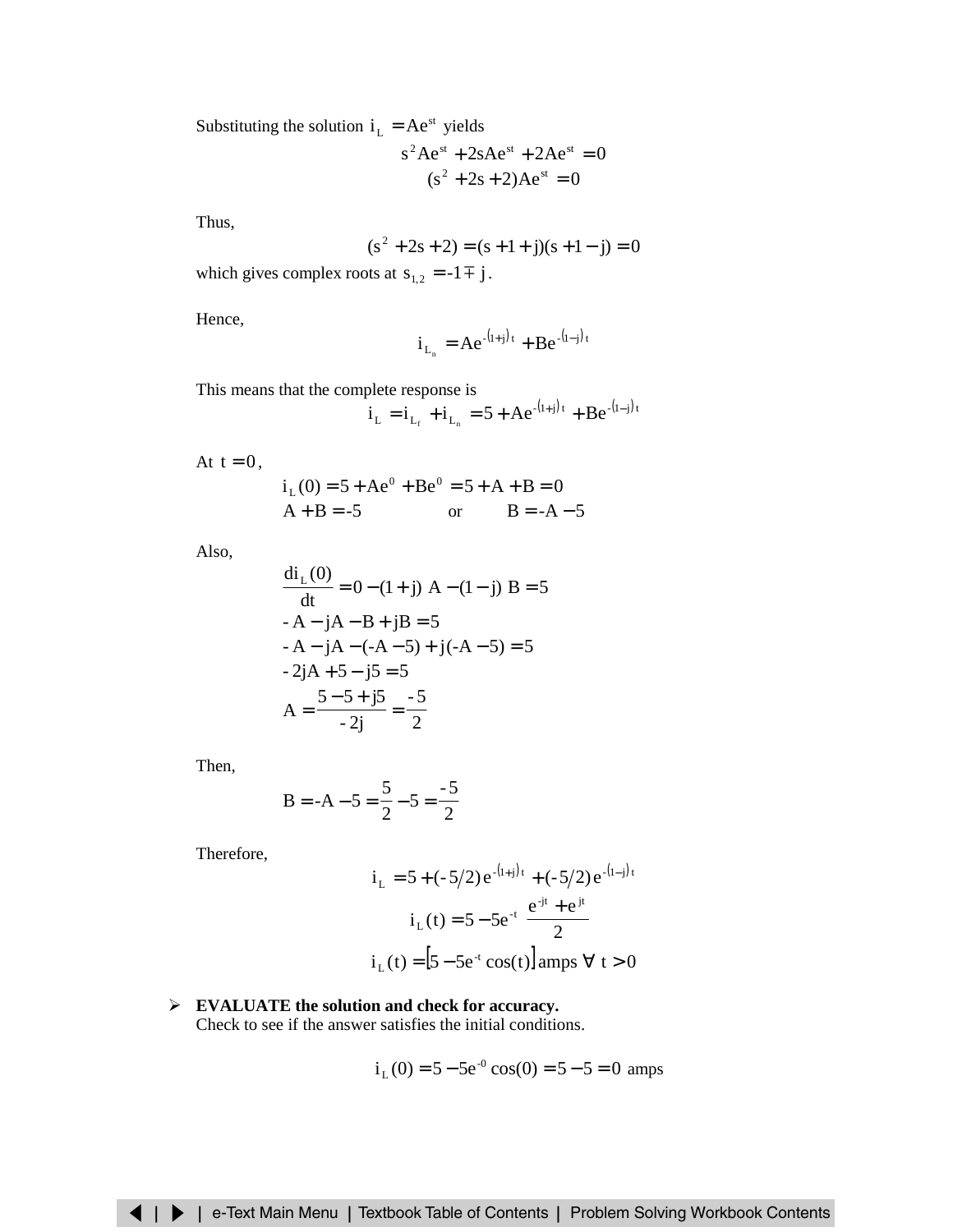<span id="page-26-0"></span>This matches the initial condition that

$$
i_L(0^-) = i_L(0^+) = 0
$$
amps

$$
\frac{di_{L}(t)}{dt} = 0 + 5e^{-t} \sin(t) + 5e^{-t} \cos(t)
$$

$$
\frac{di_{L}(0)}{dt} = 5e^{-0} \sin(0) + 5e^{-0} \cos(0) = 0 + 5 = 5 \text{ amps/sec}
$$

This matches the initial condition that

$$
\frac{di_L(0^+)}{dt} = \frac{v_L(0^+)}{L} = \frac{75}{15} = 5 \text{ amp/sec}
$$

¾ **Has the problem been solved SATISFACTORILY? If so, present the solution; if not, then return to "ALTERNATIVE solutions" and continue through the process again.** This problem has been solved satisfactorily.

$$
i_{L}(t) = [5 - 5e^{-t} \cos(t)] \text{amps } \forall t > 0
$$

#### **[SECOND-ORDER OP](#page-32-0) AMP CIRCUITS**

**Problem 8.16** Given the circuit shown in Figure 8.1, find  $v_0$  in terms of  $v_i$ .



**Figure 8.1**

Clearly,

$$
i_1 = \frac{v_i}{R_1}
$$